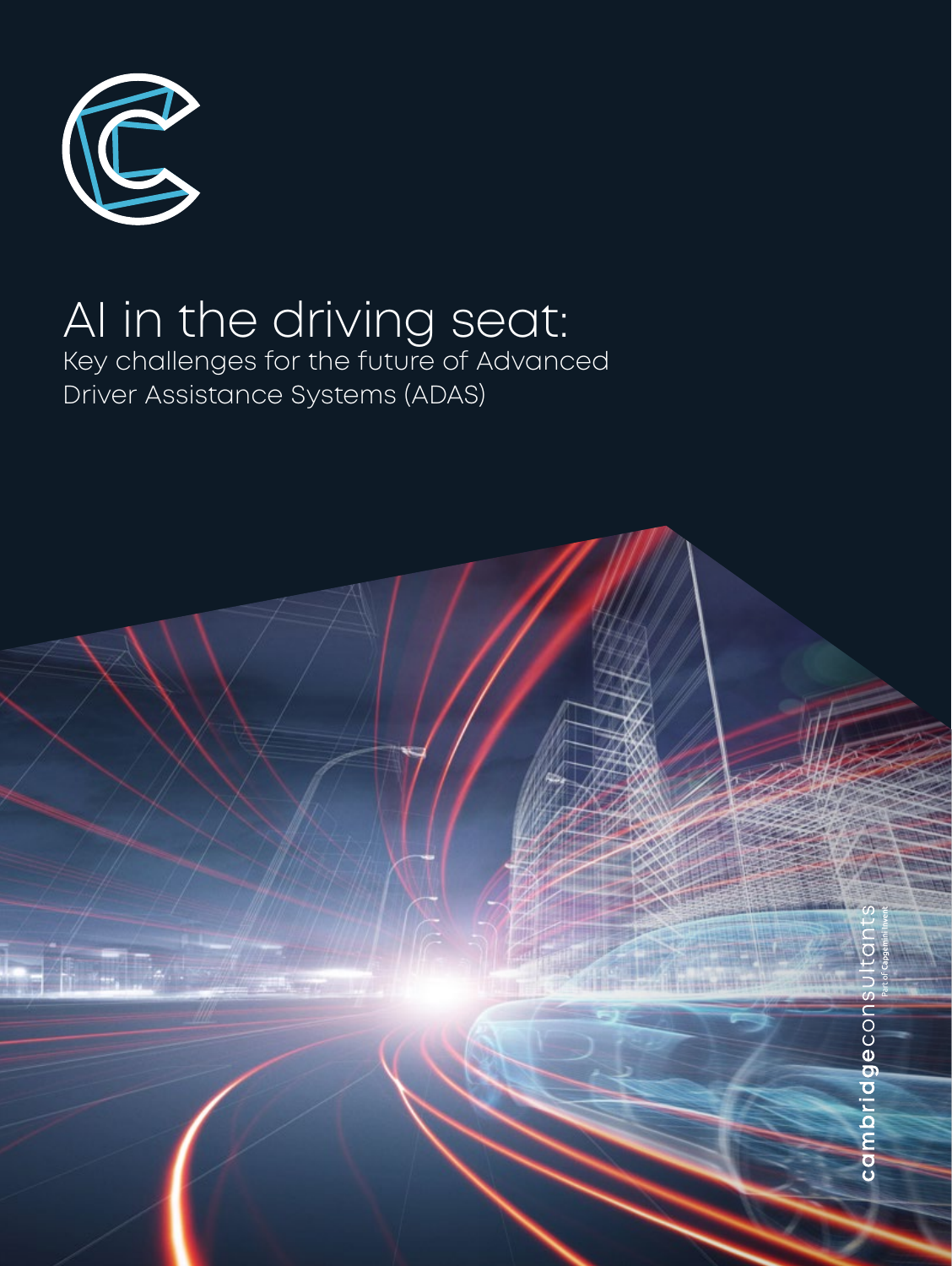# Contents

| I              |                                                                   | <b>Executive Summary</b>                               |                                                                                    |                 |  |  |
|----------------|-------------------------------------------------------------------|--------------------------------------------------------|------------------------------------------------------------------------------------|-----------------|--|--|
| $\overline{2}$ | ADAS - an overview                                                |                                                        |                                                                                    |                 |  |  |
|                | 2.1                                                               | Understanding the five levels of vehicle autonomy      |                                                                                    |                 |  |  |
|                |                                                                   | 2.1.1                                                  | <b>Informational ADAS</b>                                                          | 05              |  |  |
|                |                                                                   | 2.1.2                                                  | Semi-autonomous vehicle systems                                                    | 05              |  |  |
| $\overline{3}$ | Commercial and technological challenges<br>to wider ADAS adoption |                                                        |                                                                                    |                 |  |  |
|                | 3.1                                                               |                                                        | Consumer confidence                                                                | 07              |  |  |
|                |                                                                   | 3.1.1                                                  | Consumer demand for self-driving features on the rise                              | 07              |  |  |
|                | 3.2                                                               |                                                        | Supply chain, development and testing                                              | 08              |  |  |
|                | 3.3                                                               |                                                        | Power and processing requirements                                                  | 08              |  |  |
| 4              | ADAS architecture: centralized vs distributed                     |                                                        |                                                                                    |                 |  |  |
|                | 4.1                                                               | Compute architecture requirements for automotive AI    |                                                                                    |                 |  |  |
|                |                                                                   | 4.1.1                                                  | The expected standard for next generation ADAS<br>for premium OEMs                 | 09              |  |  |
|                |                                                                   | 4.1.2                                                  | Distributed compute and hybrid architectures -<br>a way forward for mid-range OEMs | 10 <sup>°</sup> |  |  |
| 5 <sup>5</sup> | Enabling cost-effective AI in hybrid ADAS architectures<br>11     |                                                        |                                                                                    |                 |  |  |
|                | 5.1                                                               | Optimizing system-on-chip (SoC) to run AI applications |                                                                                    |                 |  |  |
|                |                                                                   | 5.1.1                                                  | Parallel computation                                                               | 12 <sup>°</sup> |  |  |
|                |                                                                   | 5.1.2                                                  | SpecialiZed acceleration                                                           | 13              |  |  |
|                | 5.2                                                               |                                                        | Optimizing neural networks to run in cost-optimized SoCs                           | 13              |  |  |
| 6              |                                                                   | Conclusions                                            |                                                                                    |                 |  |  |
|                | <b>References</b>                                                 |                                                        |                                                                                    | 16              |  |  |
| Authors        |                                                                   |                                                        |                                                                                    |                 |  |  |
| Glossary       |                                                                   |                                                        |                                                                                    | 17              |  |  |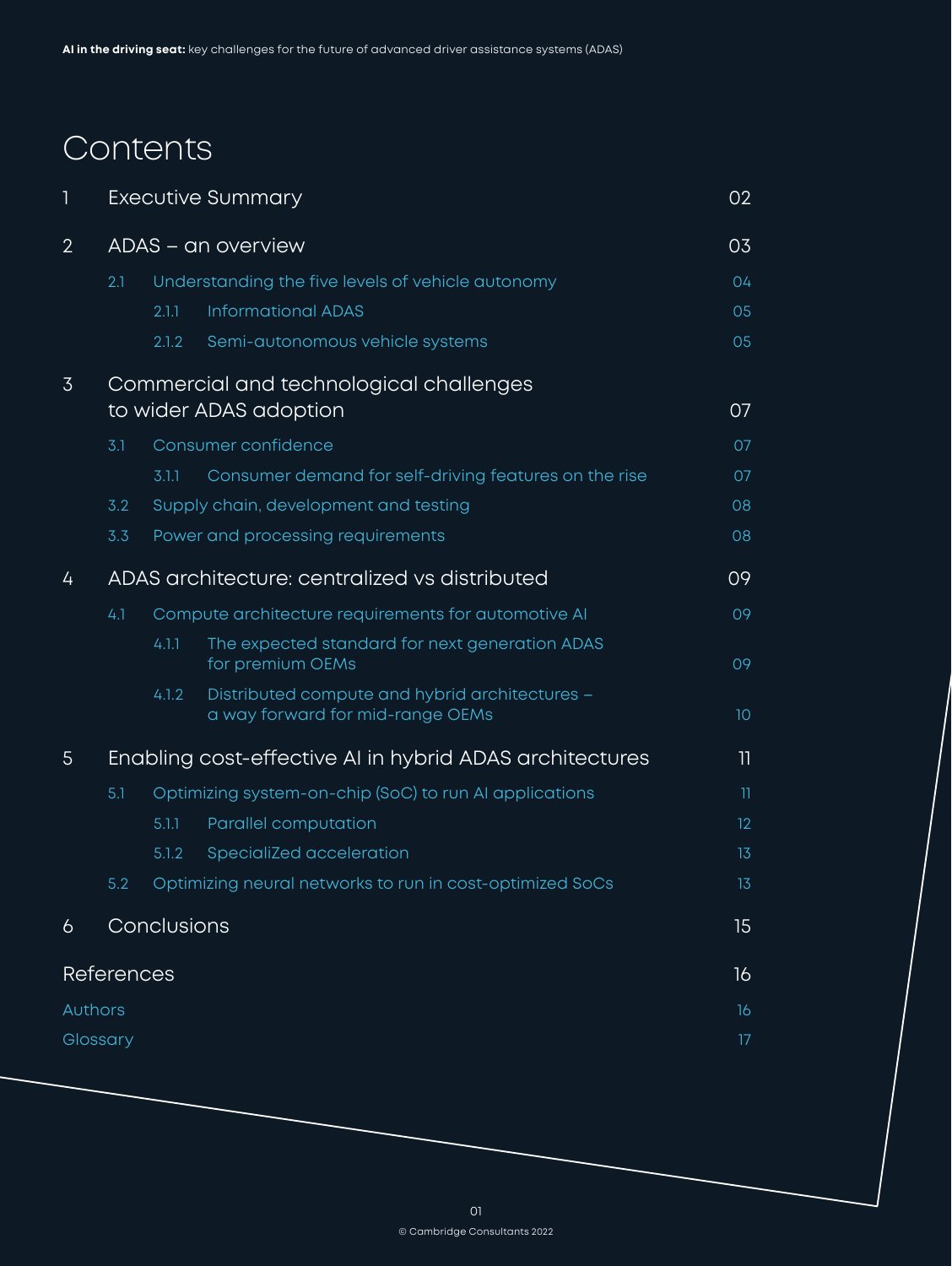## <span id="page-2-0"></span>1 Executive Summary

Advanced driver assistance systems (ADAS) is the fastest growing technology segment in the automotive market, worth an estimated \$24 billion in 2018 and predicted to reach \$92 billion by 2025.[1](#page-16-0)

ADAS capabilities such as lane departure warning, blind spot detection and emergency braking have achieved widespread market penetration, significantly increasing driver safety and improving the driving experience. Meanwhile, more advanced semi-autonomous technologies such as GM's Super Cruise, Volvo's Pilot Assist and Tesla's Autopilot are paving the way for self-driving vehicles in the future.

With the COVID-19 pandemic severely slowing down realworld ADAS testing and impacting R&D budgets, automakers such as GM are increasingly relying on advanced simulators to train autonomous vehicle software and sensor systems.<sup>[2](#page-16-0)</sup> Furthermore, the inclusion of virtual environments will enable more efficient ADAS vehicle and sensor testing due to its long-term cost saving and faster rate of training.<sup>3</sup>

Artificial Intelligence (AI) is one of the most critical components of ADAS. AI technologies such as deep learning vastly outperform traditional software techniques when it comes to real-time perception, prediction and decisionmaking tasks. As future ADAS systems tackle more complex self-driving scenarios, even more AI will be required.

However, the current approach to semi-autonomous architectures, which is highly centralized, makes it prohibitively expensive for vehicles in the mid-range to adopt. These centralized architectures rely on powerful AIenabled compute platforms, which are only available from a small number of vendors, and require high-bandwidth, lowlatency vehicle networks to carry large volumes of sensor data to the central compute module.

An alternative semi-autonomous vehicle architecture that distributes AI across multiple electronic control units (ECUs) would remove this barrier to entry while also enabling midrange original equipment manufacturers (OEMs) to offer individual semi-autonomous features to their consumers as modular, value-added options. However, this will require some technical innovation in order to optimize AI algorithms for resource-constrained computers.

In this whitepaper, we will examine the commercial and technological challenges to wider adoption of self-driving technology and set out our roadmap to delivering the semiautonomous vehicle features currently offered by premium OEMs into the mid-range vehicle segment.

*"The current approach to semiautonomous architectures, which is highly centralized, makes it prohibitively expensive for vehicles in the mid-range to adopt."* 

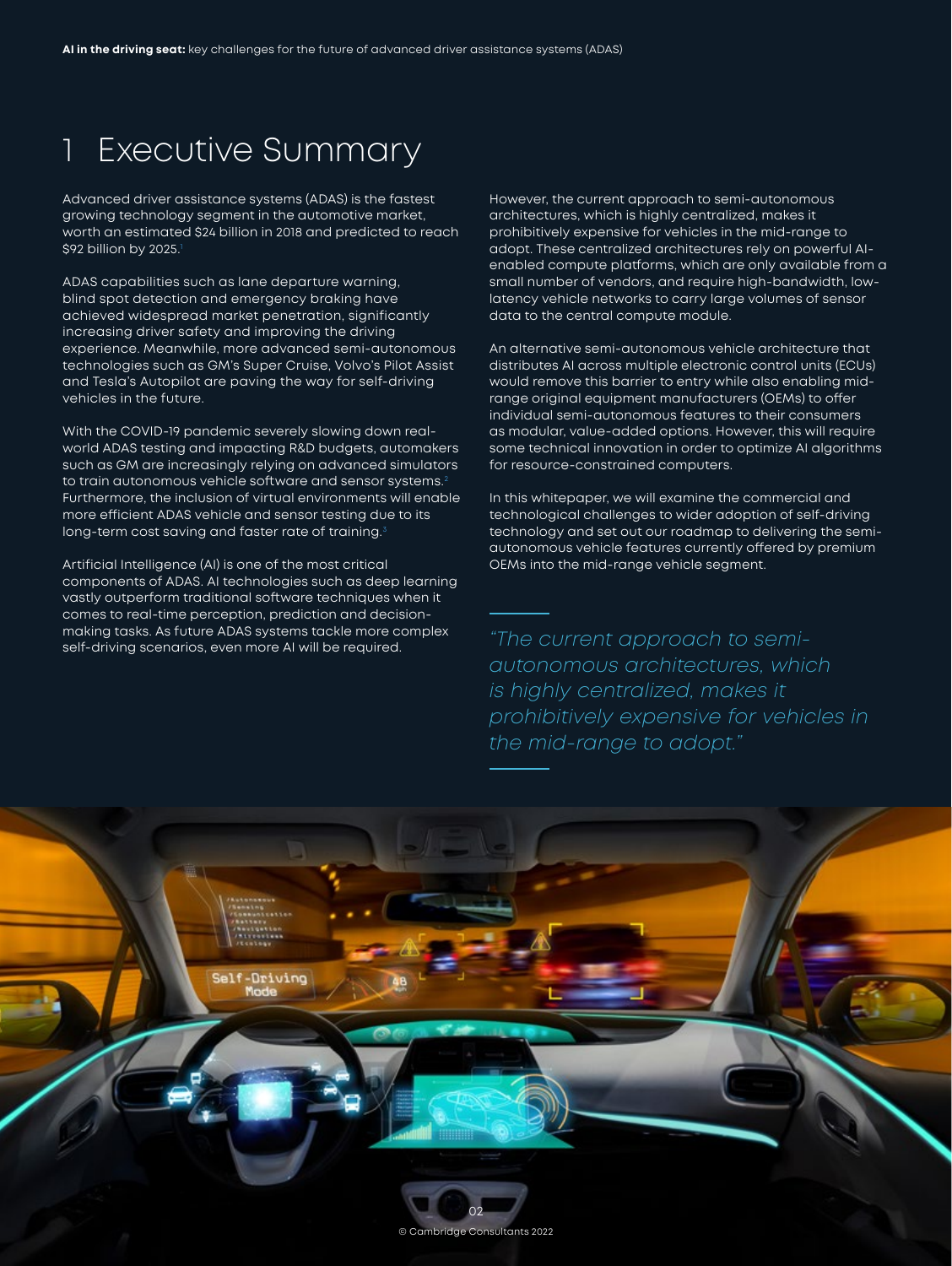# <span id="page-3-0"></span>2 ADAS – an overview

ADAS are electronic systems designed to assist the driver and, in some instances, assume control to increase the safety of the driver, passengers and other road users.

ADAS is enabled by technologies that allow on-board computers to perceive the external environment, through an array of on-board sensors and data processing. Cameras, radar, ultrasonic sensors and, in some instances, LiDAR collect vast amounts of data from the vehicle's surroundings. These distributed on-board sensors help provide the vehicle and the driver with 360° awareness.

As the range of many of these sensors, including long range radar, extends beyond that of human vision, today's ADAS has the ability to not only react to external events outside the driver's current line of sight, but also anticipate them much sooner than a human alone.

## *"ADAS is enabled by technologies that allow on-board computers to perceive the external environment, through an array of on-board sensors and data processing."*



**Figure 1:** The array of distributed sensors on a modern vehicle and their fields of view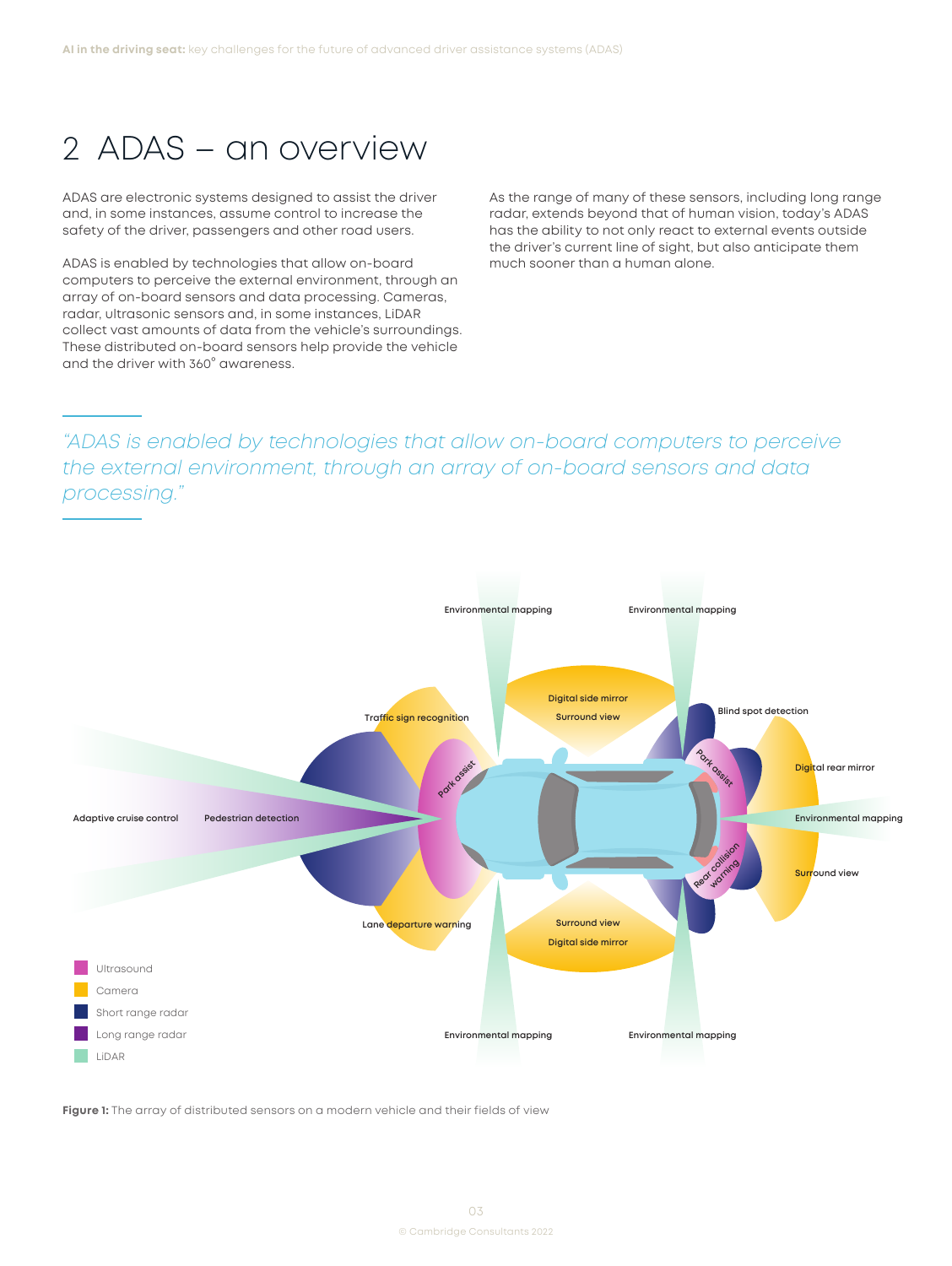## <span id="page-4-0"></span>2.1 Understanding the five levels of vehicle autonomy

ADAS vary greatly in complexity. A useful way to classify ADAS is by the level of autonomy they provide, ranging from basic Informational ADAS, where the driver remains in full control, through current- and next-generation semiautonomous to the fully autonomous vehicles of the future.

## *"Despite its benefits to driver safety, Informational ADAS only facilitates Level 0 autonomy as the driver maintains control of all driving functions."*



**Figure 2:** The ADAS functions enabling semi-autonomous (Level 2/3) and autonomous (Level 4/5) driving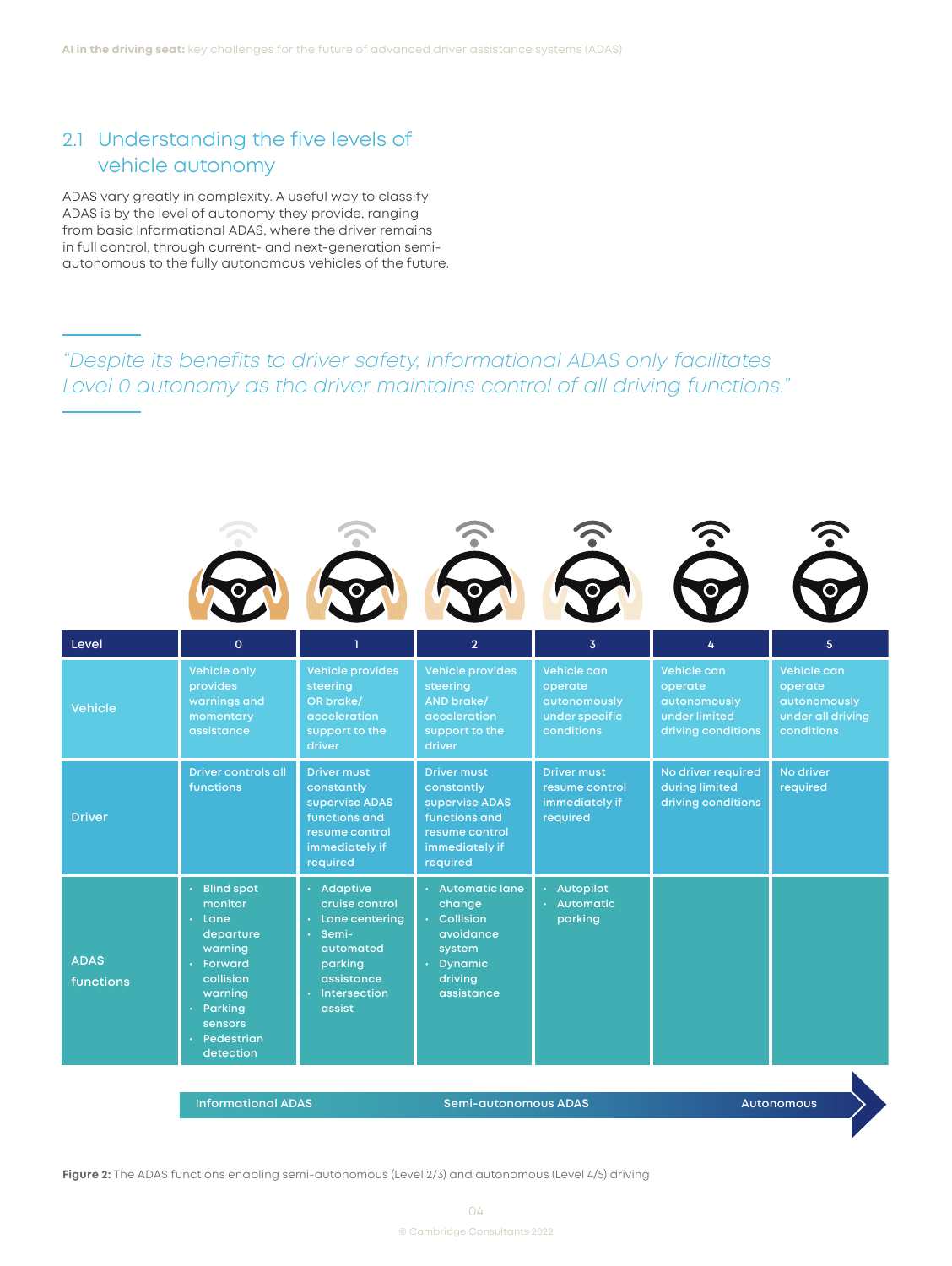### <span id="page-5-0"></span>**2.1.1 Informational ADAS**

So-called Informational ADAS is now equipped on most modern vehicles. These systems provide information to the driver and alert them to potential hazards, but do not assume control of the vehicle under any circumstances. Applications utilize cameras, radar and ultrasonic sensors to capture data from the vehicle environment. Microcontrollers (MCUs) and ECUs then help the vehicle to understand these sensory inputs to perceive its surroundings.

Informational ADAS are typically independent subsystems in which ECUs process information from individual sensors associated with the application. For example, the parking assist ECU will process ultrasonic information from the sensor and alert the driver if they are approaching an obstacle.

Despite its benefits to driver safety, Informational ADAS only facilitates Level 0 autonomy as the driver maintains control of all driving functions.

The useful sensor data for Level 0 vehicles will be very basic – for example, a distance sensor for proximity warning. This differs from the amount of information necessary to enable more advanced functions like automatic parking, where advanced data processing techniques and AI would also be required to provide object detection, identification and decision-making capabilities.

ADAS applications such as adaptive cruise control (in which the vehicle can autonomously maintain headway distance with the vehicle in front), collision avoidance systems and lane centering are required to combine data from multiple sensors and ECUs before signals are communicated to steering or braking ECUs. These systems can be considered Level 1 autonomous, as the vehicle can independently operate steering or braking in specific use cases.

#### **2.1.2 Semi-autonomous vehicle systems**

The semi-autonomous vehicle systems currently deployed by companies such as Audi, Tesla, GM (Cadillac), Lexus, Porsche, Daimler, BMW and Volvo apply advanced algorithms and AI to data from multiple sensors to perform complex tasks, such as automatic lane changes, turning assist, advanced collision avoidance and automatic parking.

In controlled driving situations, such as slow-moving traffic or certain highway driving scenarios, these systems can perform lateral as well as longitudinal control and operate steering and braking functions autonomously. These applications reach Level 2 to 3 autonomy.

Tesla's Autopilot utilizes data from its forward radar, its array of forward, side and rear-view cameras together with its ultrasonic sensors to deliver Level 2+ autonomy. Features such as 'Autosteer+' allows the Tesla vehicle to navigate tighter roads while 'Smart Summon' enables the vehicle to navigate to the driver in more complex environments and parking lots.[4](#page-16-0)

GM's Super Cruise provides capabilities such as lane keep assist and adaptive cruise control. This Level 2 feature is currently only available on Cadillac's top-end CT-6 model.[5](#page-16-0) Furthermore, GM is planning to expand its Super Cruise semiautonomous feature to 22 of its vehicle models by 2023.[6](#page-16-0)

Lexus RX system has features such as standard collision warning and braking, blind spot detection, lane departure warning, lane keep assist, adaptive cruise control, rear cross traffic park assist[.7](#page-16-0)

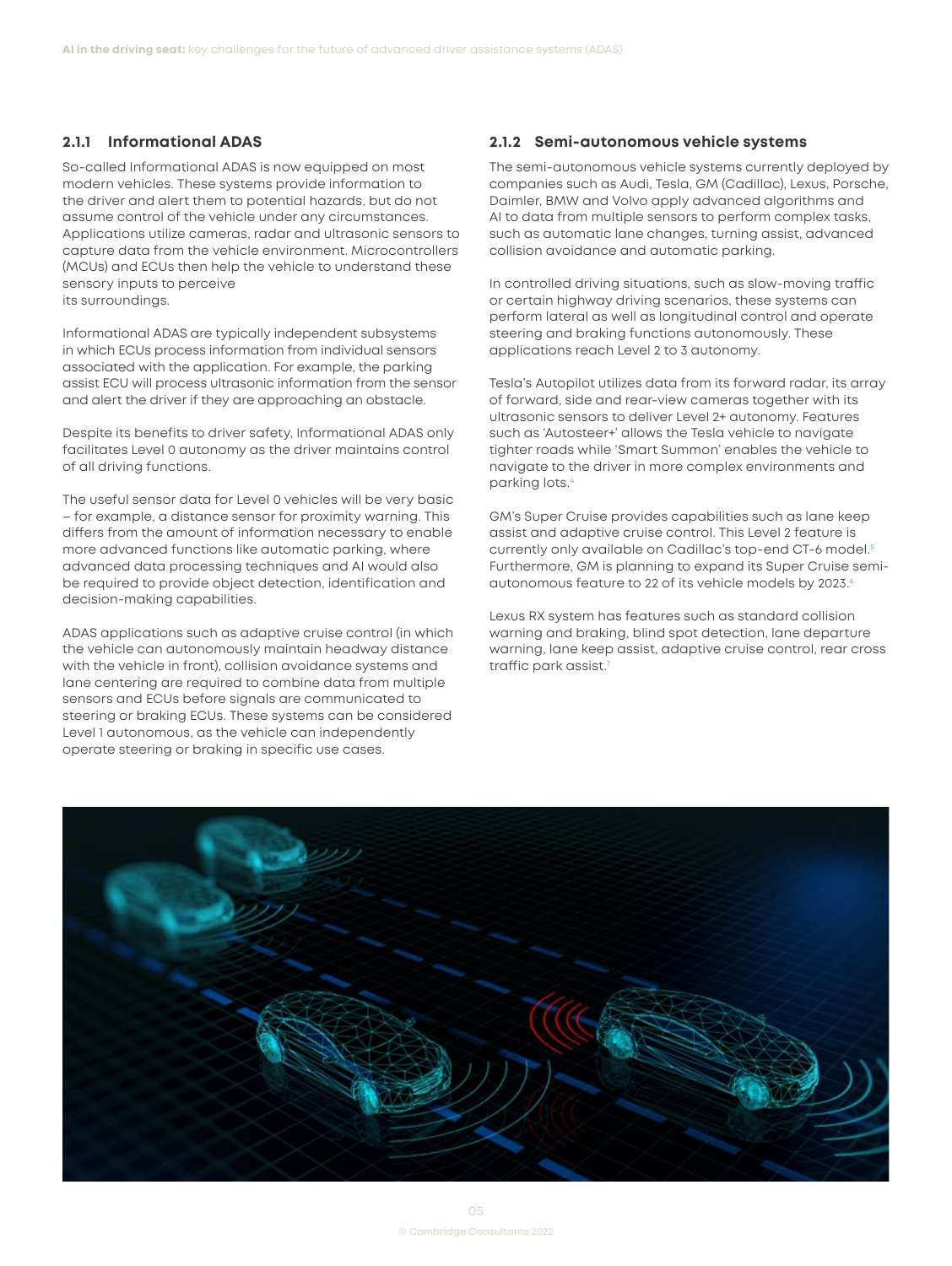<span id="page-6-0"></span>Volvo's Pilot Assist works together with their vehicles' Adaptive Cruise Control (ACC) to offer lane keep assistance, provided there are clear lane markings on the road. The ACC feature maintains a set speed or time interval with respect to the vehicle in front, which is detected by a set of cameras and radar sensors.[8](#page-16-0)

All semi-autonomous systems rely on a continuous flow of accurate data from the sensor subsystems to control the vehicle safely. Emerging real-time AI approaches (see case study 1) can be used to mitigate the effects of distortion caused by dirt, dust, adverse weather and even sensor damage.

Legal barriers have prevented some Level 3 autonomy models to be released which was the case with Audi A8's Traffic Jam Pilot technology. Audi postponed the Level 3 release as there hasn't been any regulatory framework for such semi-autonomous systems.<sup>9</sup>

*"The semi-autonomous vehicle systems currently deployed by companies such as Audi, Tesla, GM (Cadillac) and Volvo apply advanced algorithms and AI to data from multiple sensors to perform complex tasks."*

### **Case study 1 – AI moves beyond human vision**

Deep learning has the potential to transform the performance of ADAS systems, greatly increasing reliability, performance and safety. A recent breakthrough in this area is Cambridge Consultants' SharpWave™ technology, which mitigates the effects of distortion in sensor data. Based on advances in deep learning, SharpWave™ learns what realworld scenes and objects look like, from both an optically perfect viewpoint and with various image distortions applied.

When presented with a distorted real-time video feed it has never seen before, the technology can form a judgement in real time of the 'true' scene behind the distortion. This can prevent degradation in the performance of object detection, classification and tracking algorithms as a result of sensor wear and tear, dirt, poor weather, and other real-world conditions.

Future ADAS sensor subsystems such as camera, radar and LIDAR could utilise this technology to maintain the quality of sensor data, regardless of external factors. A recent example from Sony displays how vision sensors can integrate AI processing (pixel chip + logic chip) to bring processing capability to the sensor device itself. The Sony sensor design is said to deliver high-precision, real-time tracking for objects. <sup>[10](#page-16-0)</sup> Such example showcases the opportunity of combining highly optimized deep learning technology, such as SharpWave, with smart sensors to achieve higher quality results.



SharpWave™ can remove the effects of distortion (left image) to drastically improve the performance of object detection and classification of vehicles (right image)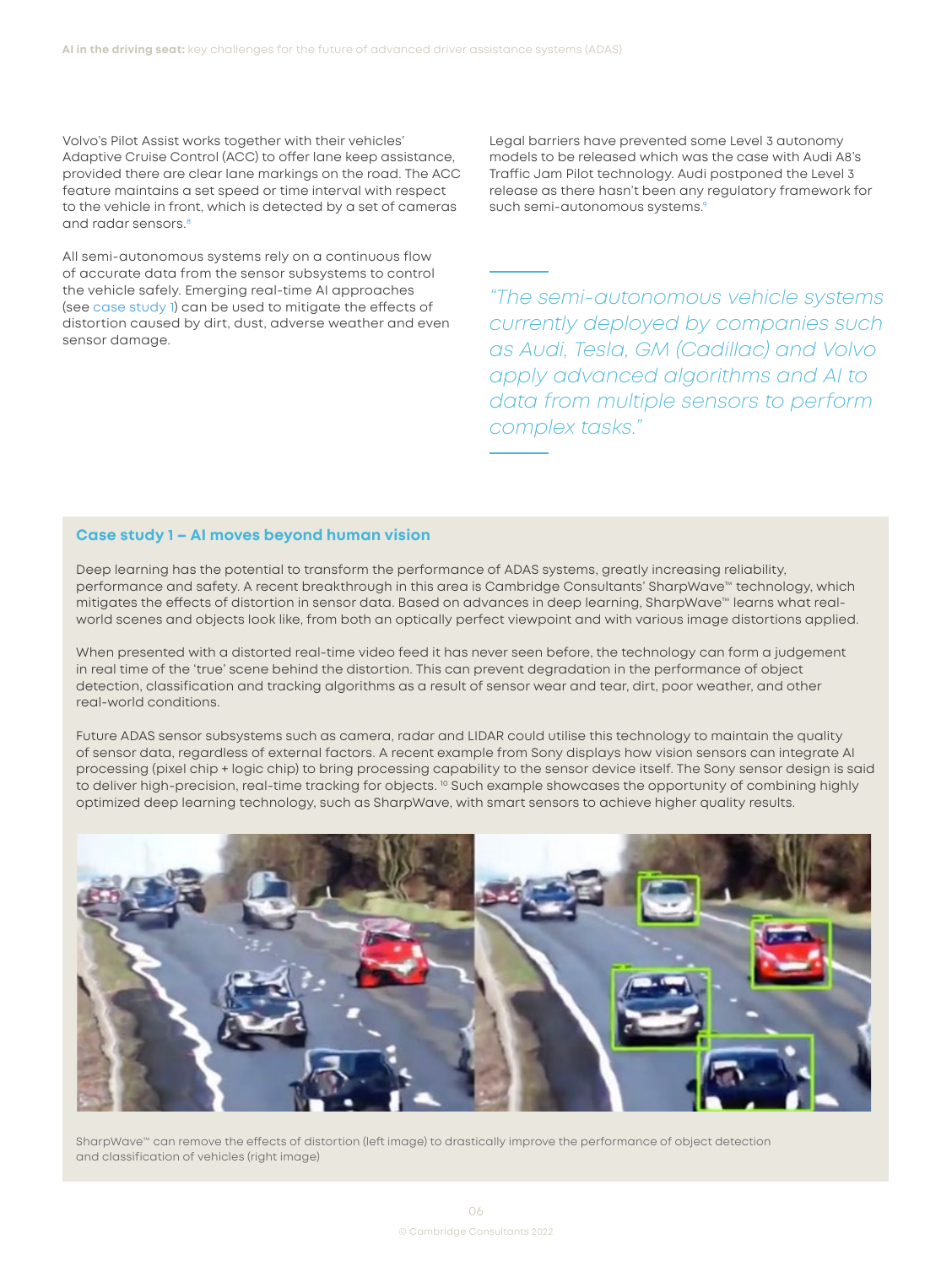# <span id="page-7-0"></span>3 Commercial and technological challenges to wider ADAS adoption

### 3.1 Consumer confidence

Semi-autonomous vehicle systems are a pre-cursor to a future where drivers will increasingly rely on self-driving ADAS technology. ADAS will have the ability to not only improve the individual driver experience, but also to reduce traffic congestion and tackle pollution. By co-ordinating and synchronizing with infrastructure and other vehicles, traffic flow can be optimized and made more efficient.

Despite semi-autonomous vehicle systems being relatively new and only available from premium OEMs, we are seeing rising driver acceptance of self-driving technology. For example, a recent study by MIT's Human Centered AI Institute on Tesla journey data found drivers relied on Tesla's Autopilot for over 30% of their total miles driven. Indeed, Tesla states that over 3 billion miles have been completed by this feature.<sup>11</sup>

To enable a self-driving future, the automotive market must adopt a multi-faceted approach. OEMs must demonstrate to the consumer the efficiency, convenience and safety of selfdriving ADAS technology features in passenger vehicles. At the same time, they must continuously improve the sensing, mission critical connectivity and AI technologies that are required to enable these features as well as to harness AI on low power, low compute devices. A recent example is Sony's vision sensor with AI processing functionality.<sup>12</sup> Additionally, mission critical connectivity in the form of cellular and satellite will provide additional over-the-air updates to the vehicle system.

This means adopting a step-by-step approach, gradually increasing self-driving capabilities over several successive vehicle models, while at the same time collecting operational datapoints from installed ADAS systems to further improve the efficiency, reliability and performance of their core sensing technology and AI algorithms.

As consumer confidence and trust in self-driving ADAS technology gradually increases, this continuous advancement in ADAS technologies will help to form a virtuous circle, enabling the next phase of autonomy. In this way, OEMs can begin to roll out their fleets of fully autonomous vehicles with confidence in consumer acceptance, as well as the reliability of their self-driving technology.

### **3.1.1 Consumer demand for self-driving features on the rise**

Currently, tech-savvy consumers show the greatest interest in self-driving features, with 69% interested in using autonomous vehicles when they become available, compared to just 49% of all surveyed drivers[.13](#page-16-0) For ADAS and autonomous vehicles to gain widespread adoption, consumer interest in autonomy must extend beyond techsavvy early adopters and those in the premium segment who are willing to pay for such features.

Consumer interest varies by ADAS feature and their associated autonomy levels. For example, two of the most popular ADAS functions today are blind spot warning (Level 0) and parking assist (Level 1), which achieve 84% and 81% customer satisfaction respectively[.14](#page-16-0) Informational ADAS features are now widely accepted whilst newer, more advanced ADAS features are gaining acceptance, with Level 1 features such as ACC and automatic emergency braking achieving 75% and 69% customer satisfaction respectively.[15](#page-16-0)

As ADAS technology improves and such features become more cost-effective, consumer interest in the mid-range market seament will increase – 79% of drivers state they would choose an ADAS-enabled vehicle if it was available at no additional cost when compared with a conventional vehicle.<sup>16</sup>

*"For ADAS and autonomous vehicles to gain widespread adoption, consumer interest in autonomy must extend beyond tech-savvy early adopters and those in the premium segment who are willing to pay for such features."*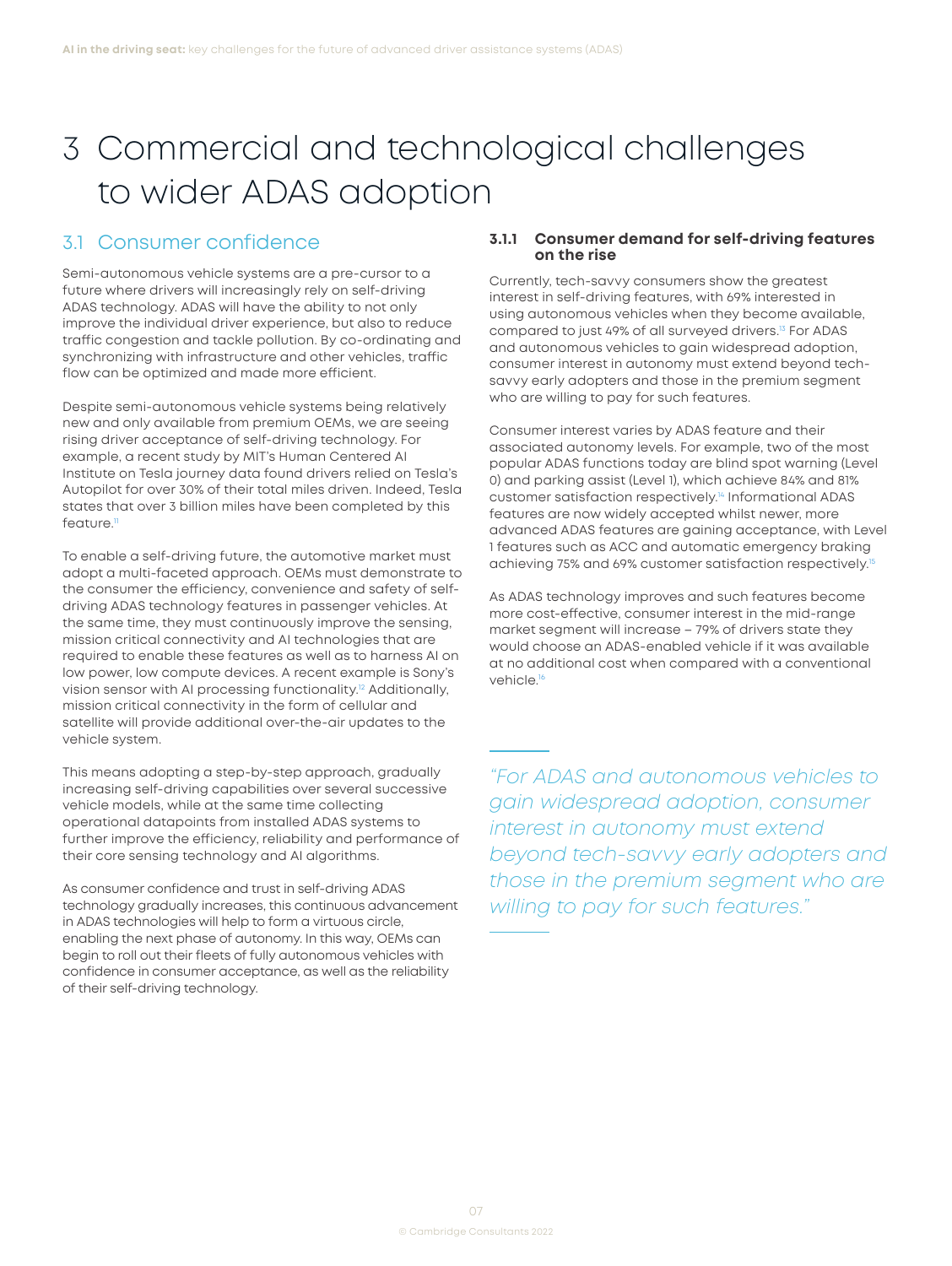## <span id="page-8-0"></span>3.2 Supply chain, development and testing

Automotive OEMs are accustomed to sourcing the required hardware and mechanical components from preferred Tier 1 suppliers. This is changing as more advanced technologies are integrated into new vehicle models.

As the ADAS content in vehicles increases, so does the software content. This is changing the automotive supply chain, with software focused entrants challenging more established suppliers. As a result, established suppliers are re-aligning their businesses to meet the challenges of integrating new technology and software content, whilst also establishing faster development lifecycles.

In future, the need for software testing is expected to be reduced as standards and regulations become established. Automotive safety standards, such as ISO 26262, should broaden their definition of hazards and include scenarios where harm is caused by behavioural interactions between humans and the vehicle.<sup>17</sup> The automotive industry also needs to incorporate new safety standards, such as ISO PAS 21448 (a.k.a. SOTIF), into their design and development processes for the AI algorithms required for self-driving ADAS systems. ISO PAS 21448 seeks to reduce the safety threat associated with increasing AI content in ADAS systems through analysis and verification. Other standards include ISO 19206 used for assessing active safety functions of road vehicles.<sup>18</sup>

In the immediate term, these challenges have forced OEMs to shift their strategy towards bringing software innovation on board by directly collaborating with disruptive software companies. For instance, players such as VW, Ford and Argo AI closed a collaboration deal for pushing automated driving in US and Europe.<sup>19</sup> This shows the extent to which some OEMs, including in the premium-range, are willing to disrupt the traditional supply chain in order to accelerate

the development of autonomous driving capabilities. These OEMs are racing to address Levels 3 and 4 of the autonomous car trendline, enabling automated driving on highways.<sup>20</sup>

### 3.3 Power and processing requirements

AI approaches, such as deep learning, are central to semi-autonomous vehicle systems, but with them come significant additional requirements. AI adoption is already driving significant change in vehicle electrical architecture in order to handle the vast amounts of multimodal sensor data required, as well as the processing demands of the AI algorithms themselves.

The current generation of semi-autonomous on the market follow a similar architecture, with centralized compute platforms running AI-based algorithms connected to highbandwidth networks, which are feeding them a continuous stream of camera, LiDAR, radar, GNSS and INU data. These architectures are complex, power-hungry and, as a result, currently restricted to the premium automotive segment.

An alternative to centralized ADAS architecture will be needed to realize self-driving functions more widely in automotive, specifically in mid-range vehicles, enabling consumers to experience some of these capabilities at a cheaper price point. To facilitate an alternative ADAS architecture, more power-efficient AI-enabled processing platforms will be required. In addition, AI approaches, such as the deep learning neural networks required for ADAS perception, prediction and planning will need to be optimized to meet the memory, processing power, power consumption and cost requirements of the sensor subsystem ECUs that make up this ADAS architecture approach.

In the following sections, we examine technology strategies for delivering semi-autonomous capabilities to the midrange vehicle market.

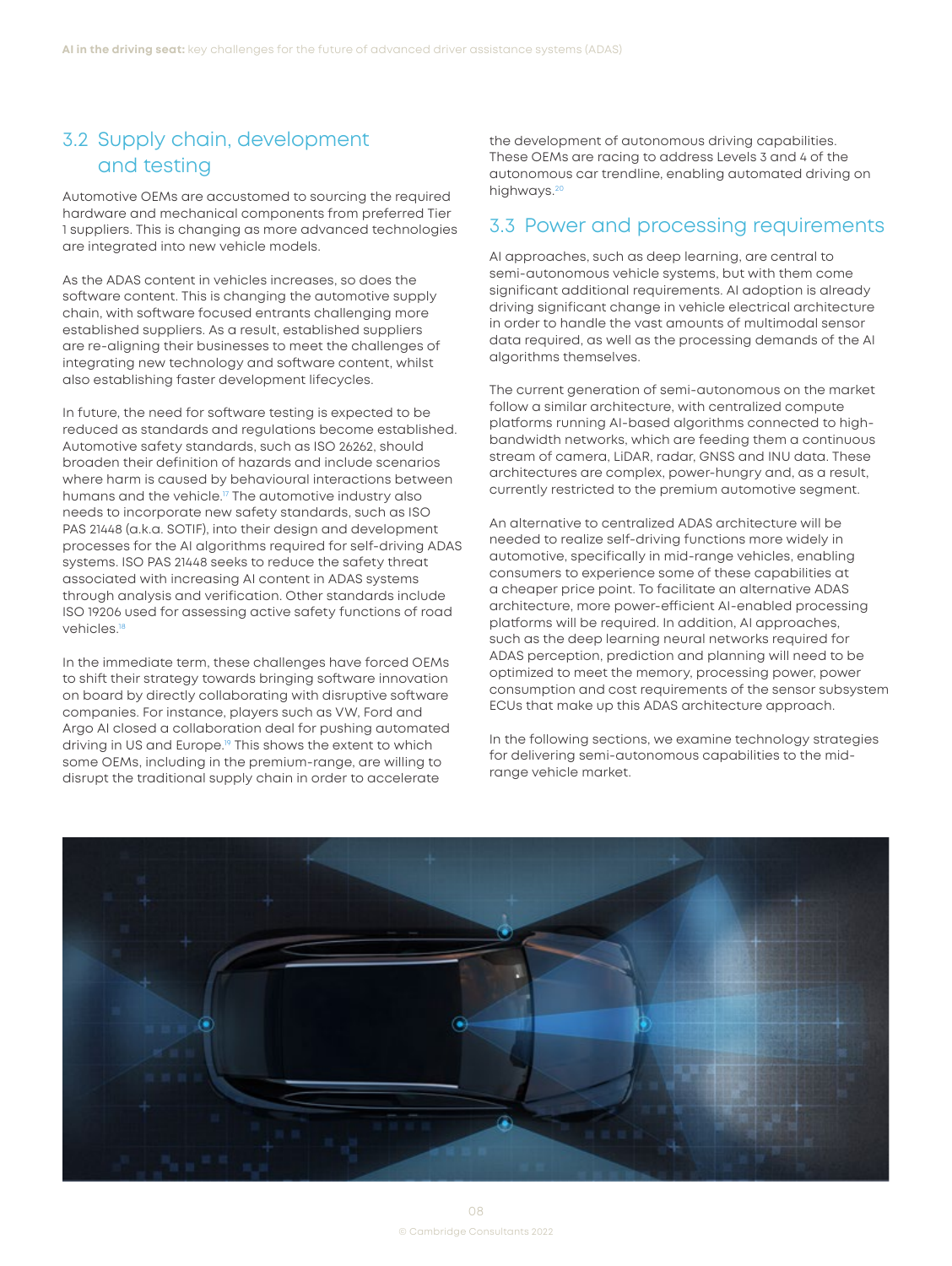# <span id="page-9-0"></span>4 ADAS architecture: centralized vs distributed

## 4.1 Compute architecture requirements for automotive AI

Typical modern vehicles may contain up to 90 ECUs which process sensor data from individual subsystems.<sup>[21](#page-16-0)</sup> For example, an ECU responsible for ultrasonic parking assist will process the ultrasound data to determine, at a basic level, the immediate surroundings of a vehicle during parking. These useful, but relatively simple, Informational ADAS functions are facilitated by local processing at the sensor node. These subsystems operate independently from each other and the central computer.

Increased levels of autonomy, where the ADAS has limited control of steering and braking functions, require communication between various different subsystems and ECUs. Whilst the majority of processing is still performed locally at the sensor node, individual subsystems must communicate with each other to enable vehicle automation.

For example, an ACC system may use cameras and radar to detect headway distance, and local processing to transform this raw data into object level data before communicating with the central ECU that governs steering and braking. This is typically performed via a Controller Area Network (CAN) which facilitates low-speed transfer of object level data.

For vehicles to execute semi-autonomous functions, such as automatic lane changing (Level 2) and automatic parking (Level 3), the vehicle must be able to not only detect but also model and perceive the surrounding environment. Consequently, semi-autonomous functions requires greater collaboration between the central decision taking ECUs and individual subsystems.

Two predominant architectures have emerged – centralized and distributed. Each architecture demonstrates unique advantages and disadvantages which must be considered from technical, commercial and regulatory perspectives.

### **4.1.1 The expected standard for next generation ADAS for premium OEMs**

Today's semi-autonomous vehicle systems centralize the compute required to enable self-driving capabilities. As we have already seen, these architectures are complex, powerhungry and prohibitively costly for all but the premium automotive segment.

For vehicles to execute semi-autonomous functions, the vehicle must combine information from an array of complimentary sensors and subsystems. For example, the automatic lane changing feature will combine inputs from forward-facing cameras that detect lane markings with rear- and side-view cameras, as well as radar to detect vehicles in the blind spot, before issuing commands to the central ECU to operate steering and braking functions.

As semi-autonomous vehicle systems operate an increasing number of driving functions, computationally intensive sensor fusion processing is required, merging inputs from multiple sensors to increase the reliability and robustness of the system. Sensor fusion processing can be performed on raw sensor data or on object level data that has been preprocessed locally.

Centralized architectures are commonplace for premium vehicles that offer high levels of autonomy. Tesla, Audi and BMW utilize a centralized computing architecture to facilitate complex signal processing, sensor fusion and decision-making[.22](#page-16-0) OEMs such as Volvo are integrating NVIDIA's Drive PX 2 computing platform into the central ECU.<sup>[23](#page-16-0)</sup> The platform features 12 CPU cores, providing 8 teraflops (TFLOPs) of performance, equivalent to 150 MacBook Pros. The platform is capable of processing 2,800 images per second, enabling image recognition and object detection on camera feed data. Tesla has developed its own 144 TOPS chip for what it claims is a centralized processing solution powerful enough to support a future fully self-driving software stack. NXP, a major chipmaker, has partnered with Kalray to develop a centralized processing platform for workloads up to 8 TOPS.

 $1.4011$ 

 $1 + x + y + 2a + 21$  $x=0$  xr  $\frac{1}{1}$  x-12 y+n...  $-(1+x+y+2a)-(3a+3g+x)$ 

> $+2a$ 74

 $1+x+y+2a+21$ 

 $+2a$ 

 $1 + x + y + 2a + 21$ 

 $1$ lim h $\rightarrow$ 0

 $\{x - 12 - y\}$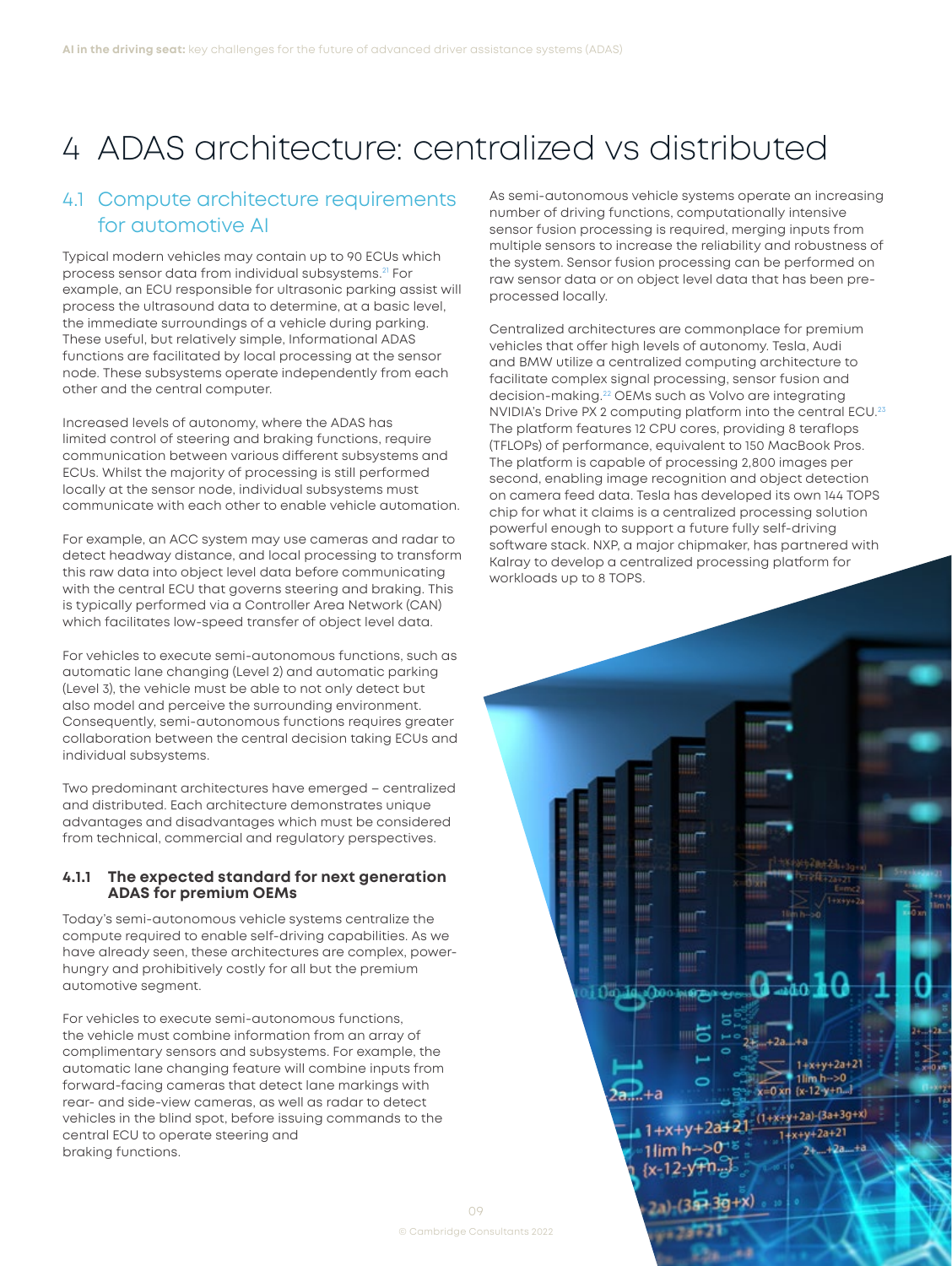<span id="page-10-0"></span>Centralized architecture offers many advantages over the distributed architecture found in less technically advanced vehicles. Centralizing computing operations results in a straightforward system architecture, reducing design complexity. Somewhat counterintuitively, centralizing computations also reduces system latency as more powerful central computers can process data faster than MCUs located at the sensor node. Sensor fusion of raw data captured by the sensor nodes ensures no potentially useful data is lost during pre-processing. Moreover, centralized architectures are agnostic to sensor vendor and therefore components from different suppliers can be integrated easily into the same platform.

Despite the many advantages offered by centralized computing, there are a number of disadvantages that should be carefully considered. Powerful centralized computing platforms are expensive due to silicon area and are unlikely to be adopted by mid-range vehicles in the short term. Furthermore, centralizing all computing operations means that vehicles must be equipped with a high-bandwidth, low-latency communication infrastructure, which is also costly and power hungry. Additionally, centralized systems are far less scalable than modular, distributed architectures, making them potentially more expensive to repair or replace.



*"Distributing some or all intelligence throughout the vehicle enables individual ADAS functions to be integrated incrementally, offering greater cost and power scalability."*

### **4.1.2 Distributed compute and hybrid architectures – a way forward for mid-range OEMs**

The high cost of centralized ADAS architecture means an alternative is required for mid-range vehicles if consumers are to experience some of these self-driving capabilities at a cheaper price point. This alternative approach involves distributing some or all of the intelligence to the sensor nodes to facilitate local processing of raw sensor data. This results in a hybrid or fully distributed system architecture. For example, a camera could perform its own object detection locally, only sending the relevant information to the central computer for further processing and decision making.

While this approach has the potential to increase latency, careful hardware and software architecting can ensure the system still meets the latency requirements for safetycritical applications.

Distributed and hybrid architectures in which some or all sensor data is pre-processed locally can also reduce bandwidth requirements because only important object level data must be transferred to the central ECU. This reduces the requirement for expensive, high-power centralized computers and high-bandwidth communication infrastructure. Distributing processing to multiple, decentralized processors can also significantly reduce power consumption, reducing the need for expensive cooling systems required by centralized computing architectures.

So, despite increasing system complexity, distributed and hybrid architectures can nevertheless reduce the overall cost of integrating semi-autonomous functionality, lowering the barrier to entry for mid-range OEMs that wish to improve vehicle capability.

Furthermore, distributing some or all intelligence throughout the vehicle enables individual ADAS functions to be integrated incrementally, offering greater cost and power scalability when compared to the centralized architecture. This approach can enable mid-range OEMs to offer individual ADAS features as value-added functions, allowing consumers to customize vehicles with the capabilities they desire in the most cost-effective manner.

In the near to mid future, we foresee mid-range OEMs focusing on hybrid architectures for semi-autonomy. This will allow them to exploit some of the technology development from, and driven by, premium OEMs today, as well as benefit from some of the advantages of distributed semiautonomous architectures.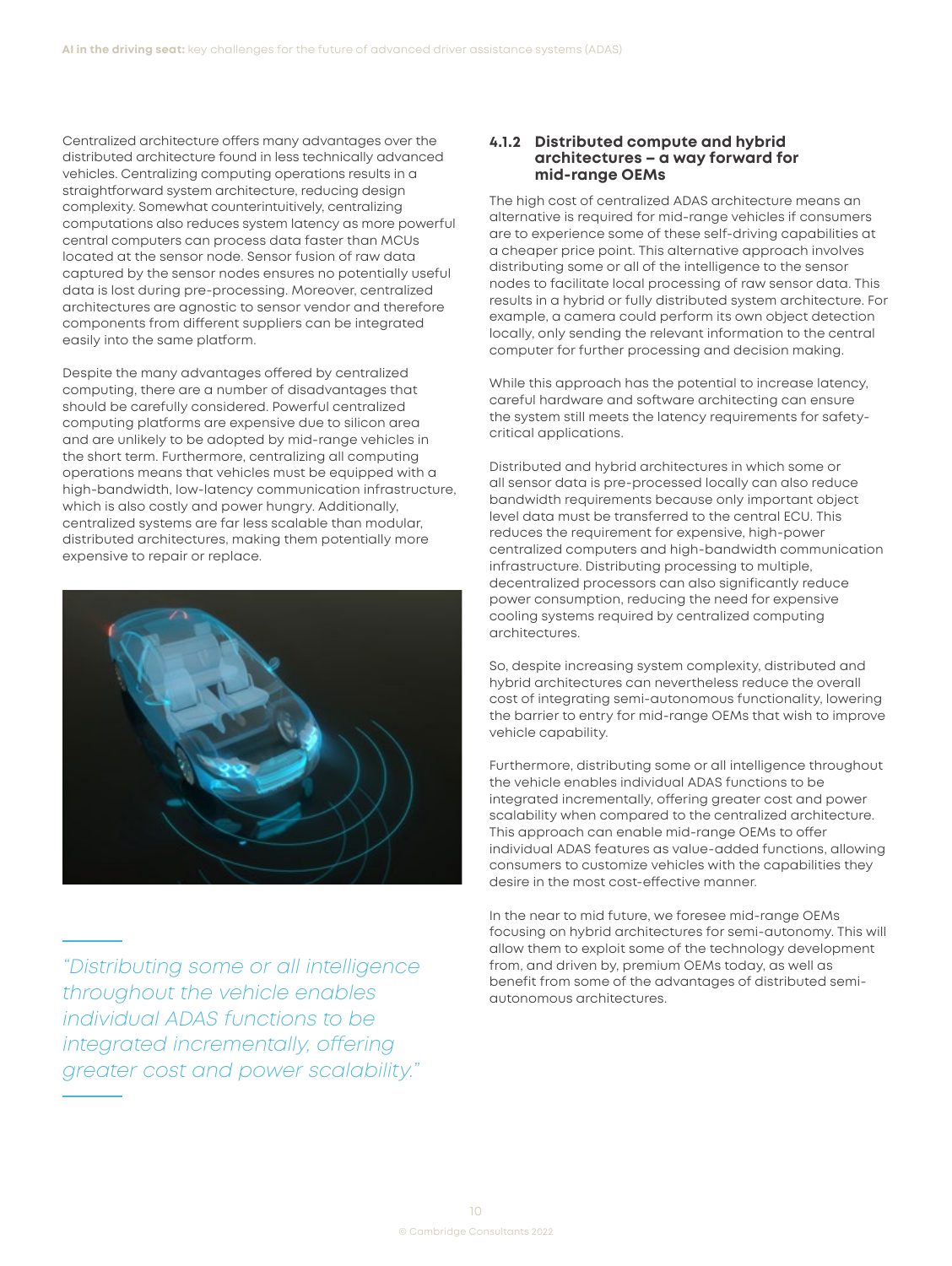# <span id="page-11-0"></span>5 Enabling cost-effective AI in hybrid ADAS architectures

In addition to the topological question of *where* signal processing should take place within the system (centralized or distributed), the computationally demanding AI features that enable higher levels of vehicle autonomy will increasingly force ECU designers to also reconsider *how* that processing is performed.

In the following sections we explain how specialized systemon-chip (SoC) designs and optimized AI algorithms can be used to reduce the computational demands, development costs and deployment costs associated with semi- and full autonomy in hybrid architectures.

## 5.1 Optimizing system-on-chip (SoC) to run AI applications

An SoC is a microchip or integrated circuit (IC) that combines all the required electronic circuits and components of an electronic system on a single chip. A desktop computer, for example, may have a central processing unit (CPU), video card, and sound card that are connected by different buses on the motherboard. This is an example of a system with many distinct components. An SoC would combine all these components and more into a single chip.

Traditional CPU and microcontroller architectures, ubiquitous in current ECUs, are not well suited to AI tasks like the advanced machine vision and deep learning that are necessary in semi-autonomous functions. Automotive SoC devices for semi-autonomy must process large quantities of raw signal data in real time, especially when running AI applications, and must therefore incorporate architectures with very high degrees of parallelism – in other words, architectures that are highly optimized for completing compute tasks in parallel rather than sequentially.

Where applications are still in the rapid early stages of development, graphics processing units (GPUs) can provide powerful parallel computation while maintaining general purpose programmability. As applications mature, opportunities arise to reduce the power and cost of automotive SoCs by replacing GPUs with dedicated vision processors and neural network accelerators.

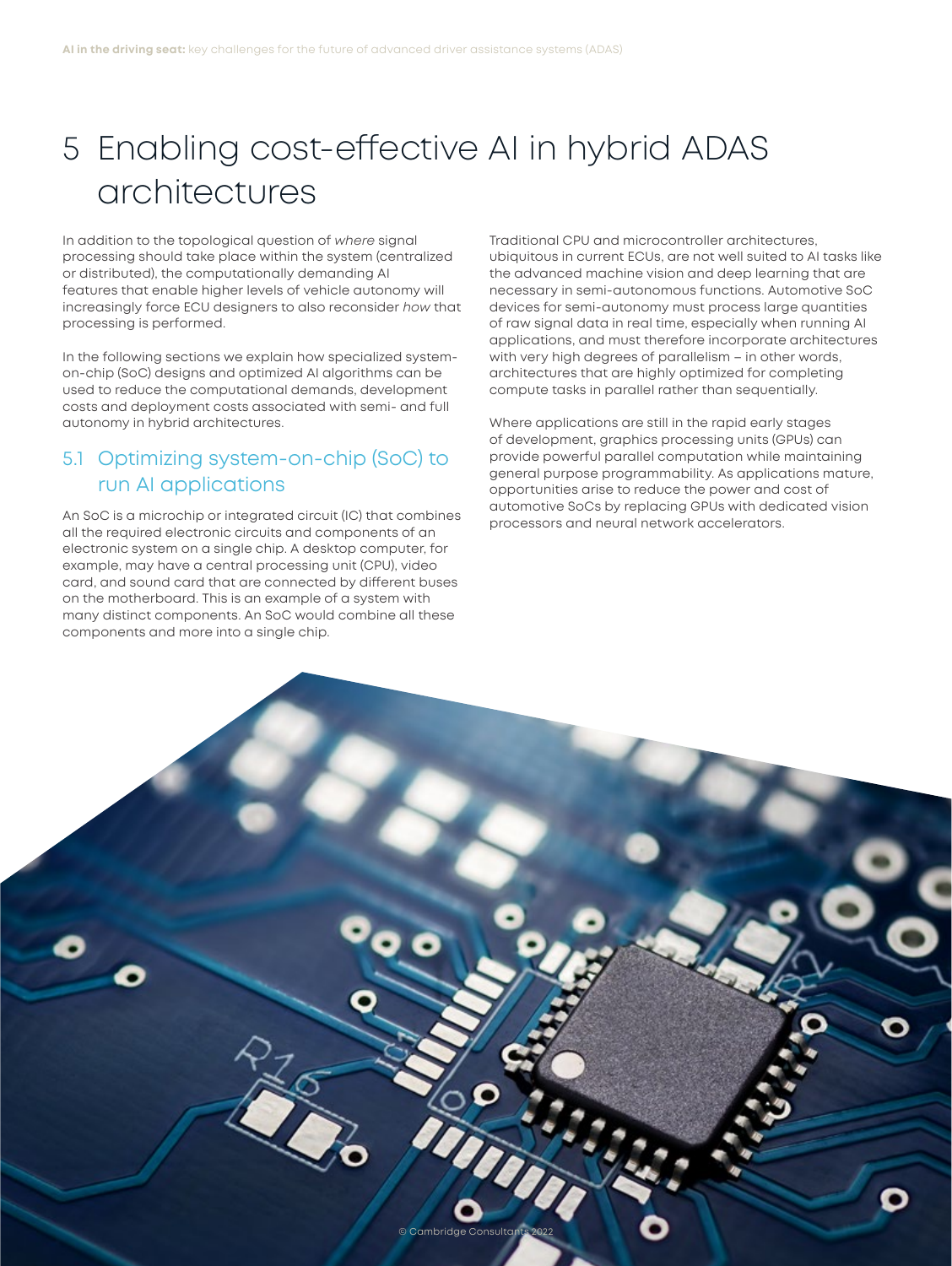#### <span id="page-12-0"></span>**5.1.1 Parallel computation**

AI applications are typically computationally intensive and data hungry and autonomous vehicles are no exception. The safety and efficacy of highly automated driving systems depends on their ability to extract high-level information from raw sensor data, in real time and with low latency.

The computational complexity of this task is the focus of much debate and continuing innovation, but it is typically measured in the hundreds of trillions of operations per second (TOPS). The processing power of an individual CPU is measured in the billions of operations per second. However, this does not mean that highly automated vehicles must contain hundreds of thousands of CPUs.

The majority of this computational complexity stems from the number of mathematical operations required, rather than the state space of the decisions to be made. Three 1080p 60fps video cameras would produce over a billion samples for processing per second. This sizeable demand on computation is then compounded by the requirements of the deep neural networks, which make crucial machine learning features such as object recognition possible.

The good news is that, for large sections of the computation, the same mathematical operations can be applied in parallel to each data point. This is what makes AI

applications ideal for existing densely packed parallel processing architectures, such as GPUs or single input multiple data (SIMD) processing arrays. It has also provided an incentive to consider novel approaches to parallel processing, such as the Graph Streaming Processor™ architecture being developed by Blaize.

By taking advantage of parallel processing, and without having to lay down hundreds of thousands of microcontrollers, several vendors have already brought to market platforms that boast performance in the tens or hundreds of trillions of operations per second range. NVIDIA, for example, offers both a 30 TOPS platform (Drive AGX Xavier) and a 200 TOPS platform (Drive AGX Orin).

Note that microcontrollers and CPUs in automotive SoCs are supplemented by parallel processors, not replaced by them. CPUs are still the backbone of decisionmaking, communication and orchestration, but they can be augmented by devices better suited to highly parallel digital signal processing.

It is the high computational throughput of general purpose parallel processing platforms that enables ADAS applications to perform complex operations on multiple rich sensor inputs simultaneously. However, delivering ADAS features in low power and low cost devices often also requires specialized AI acceleration.

| <b>Processing Platform</b>                          | Company               | Headline performance (TOPS) |
|-----------------------------------------------------|-----------------------|-----------------------------|
| Drive AGX Xavier                                    | <b>NVIDIA</b>         | 30                          |
| Drive AGX Orin                                      | <b>NVIDIA</b>         | 200                         |
| EyeQ4                                               | ST + MobilEye (Intel) | 2.5                         |
| EyeQ5                                               | ST + MobilEye (Intel) | 24                          |
| <b>MPPA</b>                                         | NXP + Kalray          | $1 - 8$                     |
| TDA4VM Jacinto                                      | T <sub>1</sub>        | 8                           |
| Snapdragon Ride                                     | Qualcomm              | 30-700                      |
| Exynos Auto V9                                      | Samsung               | 8.7                         |
| Blaize Graph Streaming Processor <sup>™</sup> (GSP) | <b>Blaize Inc</b>     | 16                          |

**Table 1:** Automotive semiconductor vendors offering AI accelerated devices today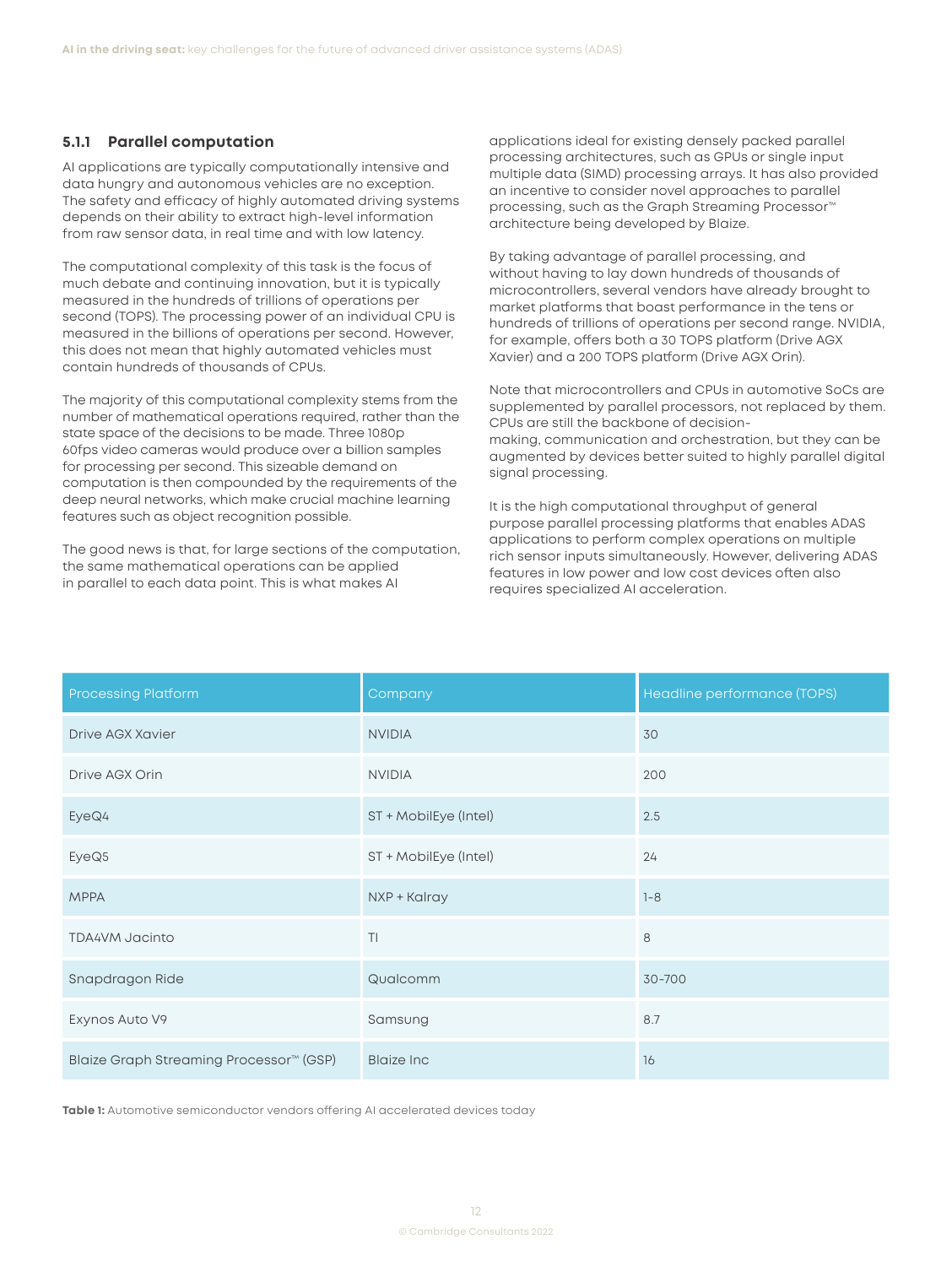### <span id="page-13-0"></span>**5.1.2 SpecialiZed acceleration**

More often than not, what SoC designers regularly refer to as "*optimization*" is really a trade-off between silicon area (which governs cost and power) and application flexibility. The more confident you are in the maturity of your algorithm, the happier you might be to carve elements of it into silicon, giving away your option to change your mind in exchange for a cheaper and lower-power device.

In the case of deep learning inference applications, particularly convolutional neural networks, this trade-off can be mitigated by replacing general purpose programmable parallel processing architectures (such as GPUs or SIMD arrays) with dedicated neural network accelerators. This is because the structure of the different computation layers is well established and can be mapped easily to dedicated hardware modules. The intelligence that is continuously being improved upon is in the models themselves, which remain programmable.

## 5.2 Optimizing neural networks to run in cost-optimized SoCs

Deep neural networks have achieved great success in tasks such as perception and decision-making, surpassing human-level performance for image recognition.<sup>24</sup> Neural networks are a specific set of algorithms that are inspired by our own biological neural networks and rely on millions or even billions of parameters.

Deep neural networks are typically organized into layers. These layers are made up of interconnected nodes which are formed of weights and biases. These weights are updated when the neural network is being trained, to optimize the system against a given task. As the field has matured, different designs of layers have proven more adept at different types of tasks. One commonly used layer in visual processing tasks is the convolution layer, and convolution neural networks have made significant progress in image classification, object detection and many other applications.

However, most high-performing examples of deep learning are computationally and memory intensive. This is at odds with the demand to run in a distributed architecture where low memory resources or strict latency requirements exist. In the area of image classification (assigning an image to a predefined class), some of the best-known neural networks have significant floating number multiplication requirements.

| Architecture           | <b>FLOPS</b>     |
|------------------------|------------------|
| MobileNet V2           | 0.31 GFLOPS      |
| EfficientNet B0        | 0.39 GFLOPS      |
| MobileNet V1           | 0.57 GFLOPS      |
| Alexnet                | 0.7 GFLOPS       |
| <b>EfficientNet B3</b> | 1.8 GFLOPS       |
| Googlenet              | 2 GFLOPS         |
| Resnet-152             | <b>11 GFLOPS</b> |
| $VGG-16$               | <b>16 GFLOPS</b> |
| <b>EfficientNet B6</b> | <b>19 GFLOPS</b> |

**Table 2:** Floating point operations per second (FLOPS) for well-known Deep Learning implementations

One area of active research is compressing and accelerating deep neural networks – i.e. optimizing AI algorithms to run in highly embedded resource-constrained computers [\(see case study 2\)](#page-14-0). While necessitating a tradeoff between efficiency and flexibility, this approach has the potential to greatly reduce compute requirements. In a breakthrough paper, the SqueezeNet neural network demonstrated accuracy comparable to a network 50 times its size when tested on a benchmark dataset. Furthermore, there is an increasing trend towards TinyAI, a term used to describe AI algorithm reduction while accelerating inference and maintaining high accuracy levels, which shows promise for decentralised AI computing.[25](#page-16-0)

In addition to the compression and acceleration of existing neural networks, it is also possible to architect a more compact neural network from the very start, creating an optimized network capable of performing the desired task at a similar level of accuracy. Neural architecture searches can automate the task of designing an architecture optimized to be as small as possible. In place of a human designer, it searches for the optimal architecture, using techniques such as reinforcement learning, genetic algorithms, differentiable searches, or other learning algorithms.

*"In addition to the compression and acceleration of existing neural networks, it is also possible to architect a more compact neural network from the very start."*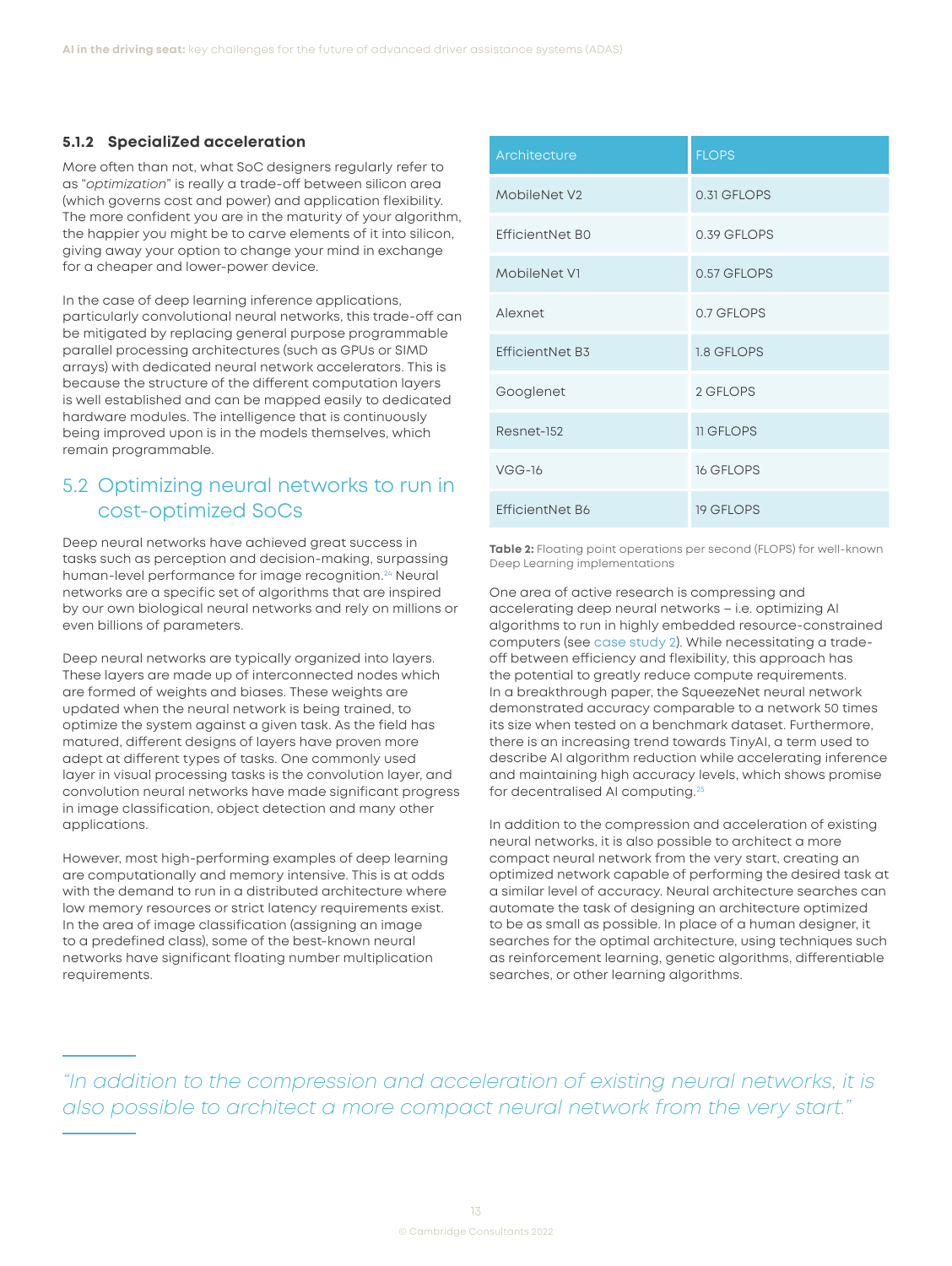#### <span id="page-14-0"></span>**Case study 2 – Ultra-low power AI**

Due to the number of embedded ECUs used to manage ADAS sensors, there is significant scope for neural networks to improve the flexibility, capability and performance of these sensing subsystems. Reducing power consumption of neural networks to enable integration in embedded subsystems has been an active area of research by Cambridge Consultants, who has been appointed as an Arm Approved Design Partner.

A notable neural network demonstration delivered by Cambridge Consultants is Sapphyre<sup>TM</sup>. The Sapphyre design flow for custom cores and accelerators, has enabled machine learning neural networks to run at a power reduction of up to 1,000x compared to an off-the-shelf processor, without significant loss of accuracy.

In order to investigate the levels of power consumption and accuracy that could be achieved, we focused on an industry standard problem – image classification using the [CIFAR-10](https://github.com/tensorflow/models/tree/master/tutorials/image/cifar10) dataset. This consists of 32 x 32 pixel colour images, which are to be identified as one of 10 different image categories. We took two small neural network architectures that have previously been used for this classification task, the VGG network and the CIFAR-10 tutorial network and we deployed these models on our Sapphyre platform.

On top of the inherently low-power nature of the Sapphyre architecture itself, using cutting-edge AI algorithm techniques allowed our team to trade-off final accuracy of the network and the energy required to execute the model. By leveraging the XNOR-net algorithm for one or more layers of the neural networks running in Sapphyre, we achieved a sliding scale of accuracy and power consumption.

For the lowest-power network, consuming just 86 µJ of energy per classification, it is possible to run 25 million classifications from a single coin cell battery. This opens the door to applications running for weeks from batteries, or from energy harvesting systems. The same calculation for the 7J of energy of the VGG reference network yielded an unimpressive 308 classifications.

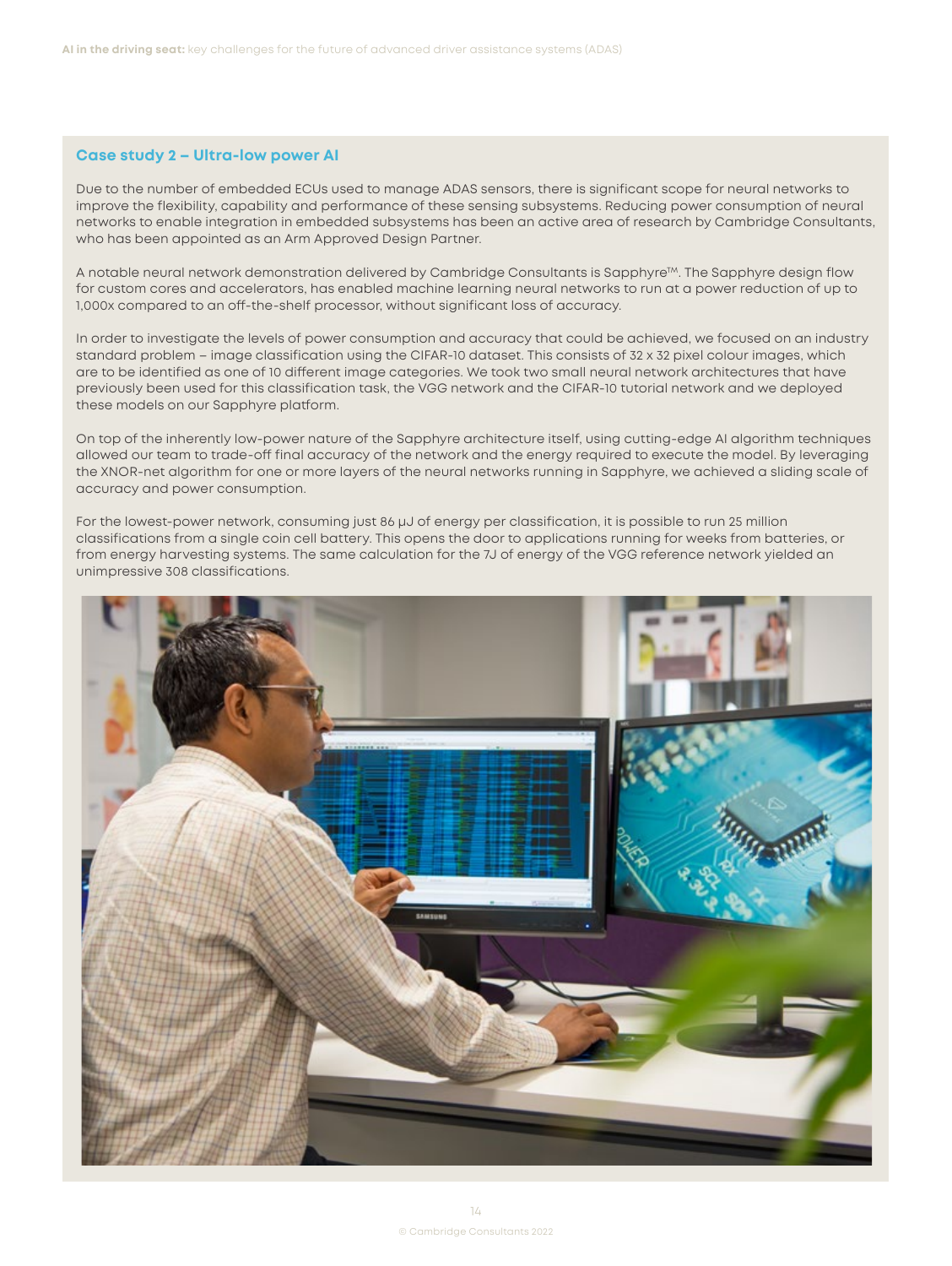# <span id="page-15-0"></span>6 Conclusions

Semi-autonomous vehicle penetration in the premium market will continue to accelerate as more premium OEMs adopt these systems to increase passenger comfort and safety. The systems themselves will continue to become more and more advanced, as premium OEMs push towards Level 4 and 5 autonomy.

While the consensus is that this eventual goal is still five to ten years away, steadily increasing the level of self-driving capabilities offered in passenger vehicles will allow these OEMs to monetize their ADAS technology investments in the shorter term. This in turn will allow designers and engineers to iterate the technology to make it safer, more reliable and more capable.

At the same time, cities, transport infrastructure and road regulations will need to be overhauled to enable more pervasive use of Level 4+ vehicles. Widespread use of this technology has the potential to deliver large-scale societal benefits, reducing pollution and traffic congestion through close co-ordination of vehicles and infrastructure to optimize traffic flow.

In the near future, as consumer awareness and acceptance increase, mid-range OEMs will demand semi-autonomous features to differentiate their vehicles. This will drive demand for a more modular and cost-effective alternative to the

centralized approach to ADAS architecture employed by the premium OEMs, with the focus on cost-optimizing ADAS sensors, systems, networks and compute components. Technology innovation will be required in all three areas to realize Semi-autonomous capabilities at a mid-range price point.

As the adoption of AI increases throughout the vehicle, innovations in algorithm optimization and on-chip AI acceleration, which can reduce the resources required for this powerful technology, will be of pivotal importance. Midrange OEM manufacturers will also need to move away from the incumbent architectures that enable semi-autonomous features at the premium end and embrace emerging AI acceleration silicon devices to run their resource-optimized algorithms.

By focusing on these key areas to enable an effective hybrid semi-autonomous architecture, mid-range OEMs will soon be able to offer the semi-autonomous features currently seen in premium vehicles.

To discuss strategies to leverage AI, sensors and connectivity for the automotive industry, contact:

**Oli Qirko, Senior Vice President, US Division Head**  [oli.qirko@cambridgeconsultants.com](mailto:oli.qirko@cambridgeconsultants.com)

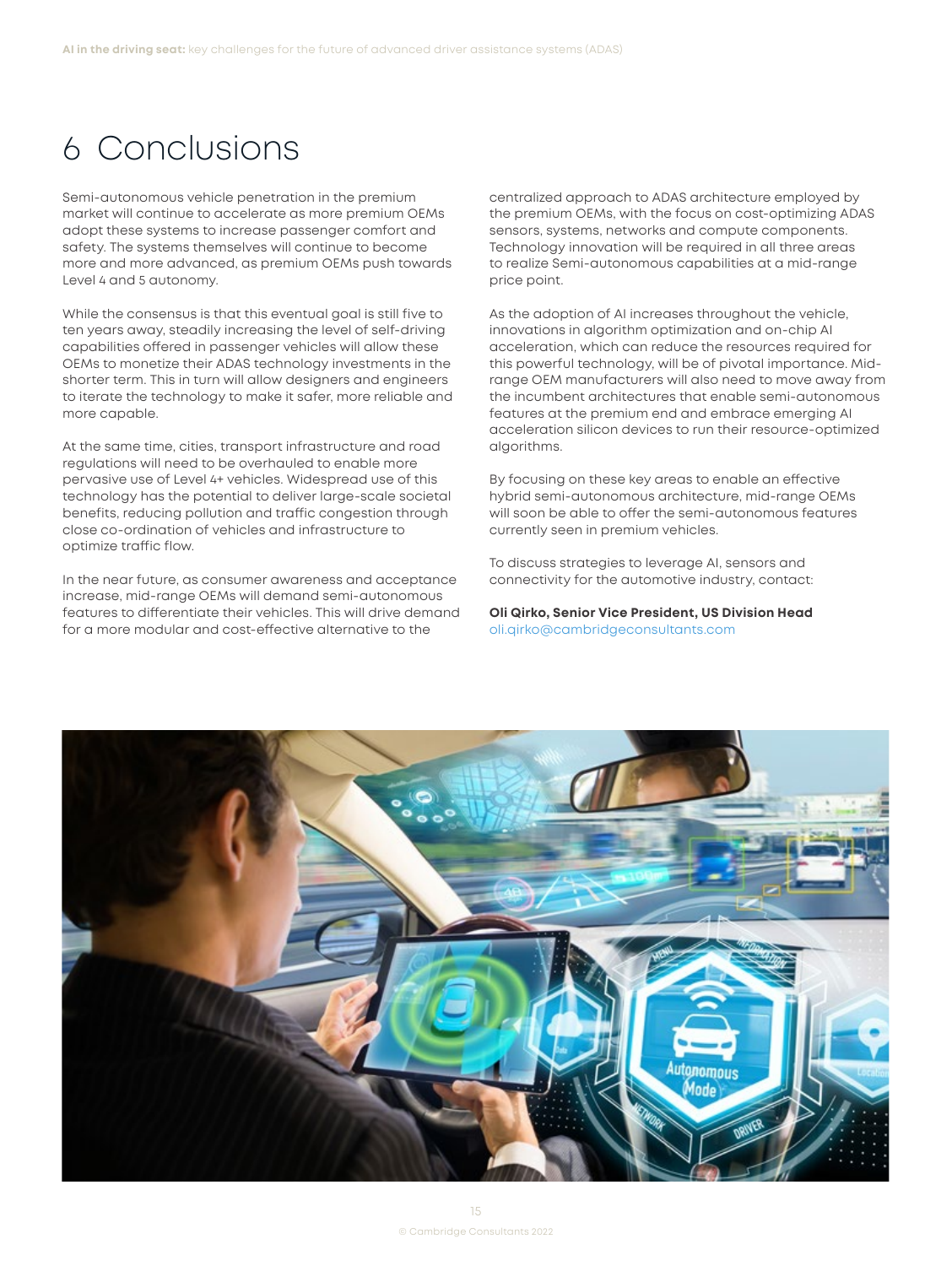## <span id="page-16-0"></span>References

- [1](#page-2-0) [https://www.marketsandmarkets.com/PressReleases/](https://www.marketsandmarkets.com/PressReleases/driver-assistance-systems.asp) [driver-assistance-systems.asp](https://www.marketsandmarkets.com/PressReleases/driver-assistance-systems.asp)
- [2](#page-2-0) [https://www.technologyreview.com/2020/05/22/1002129/](https://www.technologyreview.com/2020/05/22/1002129/data-save-autonomous-vehicles-coronavirus/) [data-save-autonomous-vehicles-coronavirus/](https://www.technologyreview.com/2020/05/22/1002129/data-save-autonomous-vehicles-coronavirus/)
- [3](#page-2-0) [https://ihsmarkit.com/research-analysis/covid19](https://ihsmarkit.com/research-analysis/covid19-automotive-r-and-d-impact-survey-results.html) [automotive-r-and-d-impact-survey-results.html](https://ihsmarkit.com/research-analysis/covid19-automotive-r-and-d-impact-survey-results.html)
- [4](#page-5-0) [https://www.tesla.com/en\\_GB/autopilot?redirect=no](https://www.tesla.com/en_GB/autopilot?redirect=no)
- [5](#page-5-0) [https://www.cadillac.com/world-of-cadillac/](https://www.cadillac.com/world-of-cadillac/innovation/super-cruise) [innovation/super-cruise](https://www.cadillac.com/world-of-cadillac/innovation/super-cruise)
- [6](#page-5-0) [https://www.cnbc.com/2020/02/05/gm-expanding](https://www.cnbc.com/2020/02/05/gm-expanding-super-cruise-driver-assist-system-to-22-vehicles-by-2022.html)[super-cruise-driver-assist-system-to-22-vehicles](https://www.cnbc.com/2020/02/05/gm-expanding-super-cruise-driver-assist-system-to-22-vehicles-by-2022.html)[by-2022.html](https://www.cnbc.com/2020/02/05/gm-expanding-super-cruise-driver-assist-system-to-22-vehicles-by-2022.html)
- [7](#page-5-0) [https://rts.i-car.com/collision-repair-news/advanced](https://rts.i-car.com/collision-repair-news/advanced-driver-assistance-systems-2019-lexus-rx.html)[driver-assistance-systems-2019-lexus-rx.html](https://rts.i-car.com/collision-repair-news/advanced-driver-assistance-systems-2019-lexus-rx.html)
- [8](#page-6-0) [http://volvo.custhelp.com/app/answers/detail/a\\_](http://volvo.custhelp.com/app/answers/detail/a_id/9731/~/pilot-assist) [id/9731/~/pilot-assist](http://volvo.custhelp.com/app/answers/detail/a_id/9731/~/pilot-assist)
- [9](#page-6-0) [https://autovistagroup.com/news-and-insights/audi](https://autovistagroup.com/news-and-insights/audi-a8-will-not-feature-level-3-autonomy)[a8-will-not-feature-level-3-autonomy](https://autovistagroup.com/news-and-insights/audi-a8-will-not-feature-level-3-autonomy)
- [10](#page-6-0) [https://www.sony.net/SonyInfo/News/Press/202005/20-](https://www.sony.net/SonyInfo/News/Press/202005/20-037E/) [037E/](https://www.sony.net/SonyInfo/News/Press/202005/20-037E/)
- [11](#page-7-0) [https://electrek.co/2020/04/22/tesla-autopilot-data-](https://electrek.co/2020/04/22/tesla-autopilot-data-3-billion-miles/#)[3-billion-miles/#](https://electrek.co/2020/04/22/tesla-autopilot-data-3-billion-miles/#):~:text=%E2%80%9CSince%20we%20 first%20introduced%20Navigate
- [12](#page-7-0) [https://www.sony.net/SonyInfo/News/Press/202005/20-](https://www.sony.net/SonyInfo/News/Press/202005/20-037E/) [037E/](https://www.sony.net/SonyInfo/News/Press/202005/20-037E/)
- [13](#page-7-0) [https://www.here.com/sites/g/files/odxslz166/](https://www.here.com/sites/g/files/odxslz166/files/2018-11/Consumer_Acceptance_of_Autonomous_Vehicles_white_paper_0.pdf) [files/2018-11/Consumer\\_Acceptance\\_of\\_Autonomous\\_](https://www.here.com/sites/g/files/odxslz166/files/2018-11/Consumer_Acceptance_of_Autonomous_Vehicles_white_paper_0.pdf) [Vehicles\\_white\\_paper\\_0.pdf](https://www.here.com/sites/g/files/odxslz166/files/2018-11/Consumer_Acceptance_of_Autonomous_Vehicles_white_paper_0.pdf)
- [14](#page-7-0) [http://article.images.consumerreports.org/prod/](http://article.images.consumerreports.org/prod/content/dam/cro/Consumer%20Clarity%20and%20Safety%20for%20Todays%20Advanced%20Driving%20Systems) [content/dam/cro/Consumer%20Clarity%20and%20](http://article.images.consumerreports.org/prod/content/dam/cro/Consumer%20Clarity%20and%20Safety%20for%20Todays%20Advanced%20Driving%20Systems) [Safety%20for%20Todays%20Advanced%20Driving%20](http://article.images.consumerreports.org/prod/content/dam/cro/Consumer%20Clarity%20and%20Safety%20for%20Todays%20Advanced%20Driving%20Systems) **[Systems](http://article.images.consumerreports.org/prod/content/dam/cro/Consumer%20Clarity%20and%20Safety%20for%20Todays%20Advanced%20Driving%20Systems)**
- [15](#page-7-0) [http://article.images.consumerreports.org/prod/](http://article.images.consumerreports.org/prod/content/dam/cro/Consumer%20Clarity%20and%20Safety%20for%20Todays%20Advanced%20Driving%20Systems) [content/dam/cro/Consumer%20Clarity%20and%20](http://article.images.consumerreports.org/prod/content/dam/cro/Consumer%20Clarity%20and%20Safety%20for%20Todays%20Advanced%20Driving%20Systems) [Safety%20for%20Todays%20Advanced%20Driving%20](http://article.images.consumerreports.org/prod/content/dam/cro/Consumer%20Clarity%20and%20Safety%20for%20Todays%20Advanced%20Driving%20Systems) [Systems](http://article.images.consumerreports.org/prod/content/dam/cro/Consumer%20Clarity%20and%20Safety%20for%20Todays%20Advanced%20Driving%20Systems)
- [16](#page-7-0) [https://www.mckinsey.com/~/media/mckinsey/](https://www.mckinsey.com/~/media/mckinsey/industries/automotive%20and%20assembly/our%20insights/how%20carmakers%20can%20compete%20for%20the%20connected%20consumer/competing_for_the_connected_customer.ashx) [industries/automotive%20and%20assembly/our%20](https://www.mckinsey.com/~/media/mckinsey/industries/automotive%20and%20assembly/our%20insights/how%20carmakers%20can%20compete%20for%20the%20connected%20consumer/competing_for_the_connected_customer.ashx) [insights/how%20carmakers%20can%20compete%20](https://www.mckinsey.com/~/media/mckinsey/industries/automotive%20and%20assembly/our%20insights/how%20carmakers%20can%20compete%20for%20the%20connected%20consumer/competing_for_the_connected_customer.ashx) [for%20the%20connected%20consumer/competing\\_for\\_](https://www.mckinsey.com/~/media/mckinsey/industries/automotive%20and%20assembly/our%20insights/how%20carmakers%20can%20compete%20for%20the%20connected%20consumer/competing_for_the_connected_customer.ashx) [the\\_connected\\_customer.ashx](https://www.mckinsey.com/~/media/mckinsey/industries/automotive%20and%20assembly/our%20insights/how%20carmakers%20can%20compete%20for%20the%20connected%20consumer/competing_for_the_connected_customer.ashx)
- [17](#page-8-0) <https://arxiv.org/pdf/1709.02435.pdf>
- [18](#page-8-0) <https://www.iso.org/standard/63991.html>
- [19](#page-8-0) [https://www.forbes.com/sites/](https://www.forbes.com/sites/samabuelsamid/2020/06/02/ford-volkswagen-argo-investment-deal-closes-argo-ai-expands-to-europe/#2d8150df881b) [samabuelsamid/2020/06/02/ford-volkswagen](https://www.forbes.com/sites/samabuelsamid/2020/06/02/ford-volkswagen-argo-investment-deal-closes-argo-ai-expands-to-europe/#2d8150df881b)[argo-investment-deal-closes-argo-ai-expands-to](https://www.forbes.com/sites/samabuelsamid/2020/06/02/ford-volkswagen-argo-investment-deal-closes-argo-ai-expands-to-europe/#2d8150df881b)[europe/#2d8150df881b](https://www.forbes.com/sites/samabuelsamid/2020/06/02/ford-volkswagen-argo-investment-deal-closes-argo-ai-expands-to-europe/#2d8150df881b)
- [20](#page-8-0) [https://www.press.bmwgroup.com/global/article/](https://www.press.bmwgroup.com/global/article/detail/T0292550EN/bmw-group-and-daimler-ag-to-jointly-develop-next-generation-technologies-for-automated-driving?language=en) [detail/T0292550EN/bmw-group-and-daimler-ag-to](https://www.press.bmwgroup.com/global/article/detail/T0292550EN/bmw-group-and-daimler-ag-to-jointly-develop-next-generation-technologies-for-automated-driving?language=en)[jointly-develop-next-generation-technologies-for](https://www.press.bmwgroup.com/global/article/detail/T0292550EN/bmw-group-and-daimler-ag-to-jointly-develop-next-generation-technologies-for-automated-driving?language=en)[automated-driving?language=en](https://www.press.bmwgroup.com/global/article/detail/T0292550EN/bmw-group-and-daimler-ag-to-jointly-develop-next-generation-technologies-for-automated-driving?language=en)
- [21](#page-9-0) https://www.continental-corporation.com/resource/ blob/118106/deafe75b7e11426dabcc785c0e0316ab/2018- 01-09-strategy-key-figures-data.pdf#page=18
- [22](#page-9-0) [https://www.electronicdesign.com/automotive/bmw](https://www.electronicdesign.com/automotive/bmw-and-audi-want-separate-vehicle-hardware-software)[and-audi-want-separate-vehicle-hardware-software](https://www.electronicdesign.com/automotive/bmw-and-audi-want-separate-vehicle-hardware-software)
- [23](#page-9-0) [https://www.theverge.com/2017/6/27/15878900/volvo](https://www.theverge.com/2017/6/27/15878900/volvo-nvidia-self-driving-car-partnership)[nvidia-self-driving-car-partnership](https://www.theverge.com/2017/6/27/15878900/volvo-nvidia-self-driving-car-partnership)
- [24](#page-13-0) Russakovsky, O., Deng, J., Su, H., Krause, J., Satheesh, S., Ma, S., Huang, Z., Karpathy, A., Khosla, A., Bernstein, M. and Berg, A.C., 2015. Imagenet large scale visual recognition challenge. International journal of computer vision, 115(3), pp.211-252.
- [25](#page-13-0) <https://www.rapiddigital.ventures/what-is-tiny-ai/>

### Authors

**Sally Epstein,** Senior Machine Learning Engineer **Jiahui Lu,** AI and Strategy Lead, Asia **Sam Sturgess,** Consultant, Technology Strategy **James Peet,** Senior Engineer, Digital Design **Ivan Petrov,** Consultant, Technology Strategy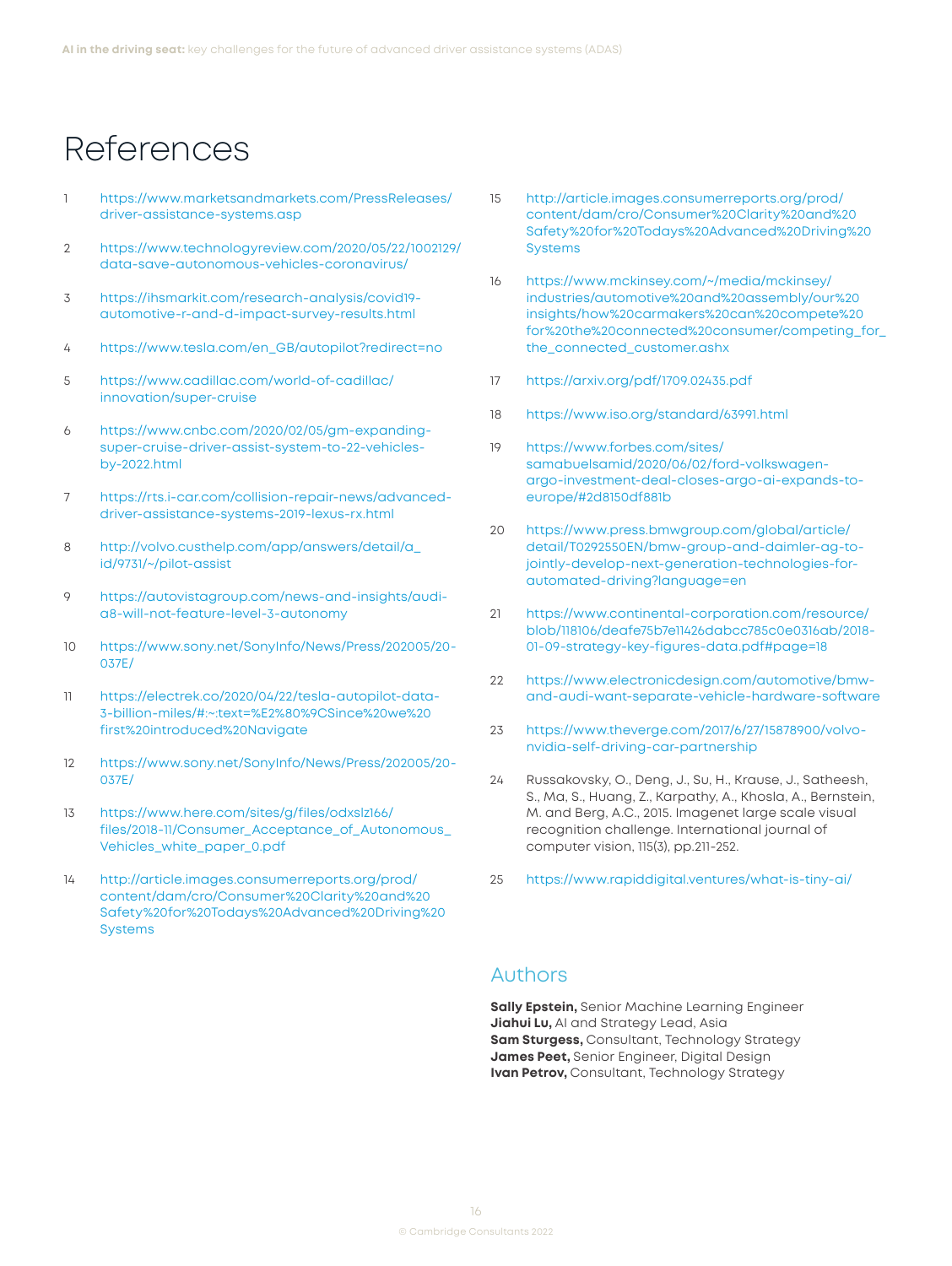## <span id="page-17-0"></span>**Glossary**

| Advanced driver assistance<br>system (ADAS)            | Electronic systems designed to assist the driver and, in some instances, assume control to increase<br>the safety of the driver, passengers and other road users                                                                  |  |  |
|--------------------------------------------------------|-----------------------------------------------------------------------------------------------------------------------------------------------------------------------------------------------------------------------------------|--|--|
| Artificial intelligence (AI)                           | The simulation of natural (human) intelligence by machines, including performing tasks such as<br>visual perception, prediction and decision making                                                                               |  |  |
| Controller area network (CAN)                          | A serial bus network allowing the controllers, sensors and actuators in a sub-system to<br>communicate with each other to enable real-time control applications                                                                   |  |  |
| Centralized architecture / compute                     | A popular ADAS compute architecture where all, or almost all, the computing is done at a central<br>unit, which is typically owned by an OEM                                                                                      |  |  |
| Compute architecture                                   | A specification/description of how a set of software and hardware technologies interact to form a<br>computer system                                                                                                              |  |  |
| Central processing unit (CPU)                          | The primary processor unit of a computer that processes instructions and coordinates the other<br>units that make up the compute architecture                                                                                     |  |  |
| Deep learning                                          | Also known as deep neural networks, this is a subset of machine learning where algorithms with<br>multiple (deep) artificial neural network layers learn to perform tasks using large amounts of data                             |  |  |
| Distributed architecture / compute                     | An alternative ADAS compute architecture where some data processing is done at certain sensor nodes<br>and object level information is passed to a central compute for decision making                                            |  |  |
| Dhrystone million instructions<br>per second (DMIPS)   | A measure of computer performance                                                                                                                                                                                                 |  |  |
| Electronic control unit (ECU)                          | An embedded system in automotive electronics that controls one or more electrical systems or<br>subsystems in a vehicle                                                                                                           |  |  |
| <b>Floating point operations</b><br>per second (FLOPS) | A measure of computer performance                                                                                                                                                                                                 |  |  |
| Graphics processing unit (GPU)                         | Used for parallel processing                                                                                                                                                                                                      |  |  |
| Global navigation satellite<br>system (GNSS)           | Includes GPS, GLONASS, Galileo, Beidou                                                                                                                                                                                            |  |  |
| <b>Informational ADAS</b>                              | Used for Level 0 vehicles. These systems provide information to the driver and alert them to<br>potential hazards, but do not assume control of the vehicle under any circumstances                                               |  |  |
| Inertial navigation system (INU)                       | A navigation system that uses a computer and sensors, like accelerometers and gyroscopes, to<br>continuously calculate the position, orientation and velocity of an object (vehicle), without the need<br>for external references |  |  |
| Level 0-5                                              | A term used to refer to autonomous vehicles with different levels of autonomy. Level 0 refers to an<br>unconnected vehicle. Level 5 refers to a fully autonomous vehicle                                                          |  |  |
| Light detection and ranging (LiDAR)                    | A detection system that measures distance by illuminating a surface with a pulsed laser beam and<br>measuring the reflected pulses                                                                                                |  |  |
| Machine learning                                       | An application of AI that provides systems with the ability to automatically learn and improve from<br>experience without being explicitly programmed                                                                             |  |  |
| Machine vision                                         | An application where hardware and software combine to provide operational guidance to devices<br>(e.g. vehicles) in the execution of their functions based on the capture and processing of images                                |  |  |
| Microcontroller unit (MCU)                             | An integrated circuit designed to control a specific task in an embedded system. A typical MCU<br>includes one or more CPUs, memory and programmable input/output peripherals on a single chip                                    |  |  |
| Neural network                                         | A set of algorithms which aims to recognize underlying relationships in a dataset through a<br>process that mimics the way the human brain operates                                                                               |  |  |
| Object level data                                      | A high level interpretation of the raw sensor data – e.g. the raw sensor data from a camera would<br>be pixel intensities, whereas the object level data could be "person", "parked car", etc.                                    |  |  |
| Original equipment manufacturer (OEM)                  | For automotive, this refers to car manufacturers like Tesla, Volvo, Ford, etc                                                                                                                                                     |  |  |
| Radar                                                  | A detection system that sends out an intermittent beam of radio waves and measures the<br>reflected echos to determine the range, angle and velocity of objects                                                                   |  |  |
| Sensor node                                            | A node in a sensor network capable of performing some processing, gathering sensory<br>information and communicating with other connected nodes in the network. This is usually a<br>microprocessor                               |  |  |
| Single input multiple data (SIMD)                      | A class of parallel computers with multiple processing elements that perform the same operation<br>on multiple data points simultaneously                                                                                         |  |  |
| System-on-chip (SoC)                                   | A microchip or integrated circuit that combines all the required electronic circuits and components<br>of an electronic system onto a single chip                                                                                 |  |  |
| Tier 1-3 supplier                                      | Suppliers within the automotive supply chain. Tier 1 are module or system level suppliers. Tier 2 are<br>component suppliers. Tier 3 are parts and raw or close-to-raw material suppliers                                         |  |  |